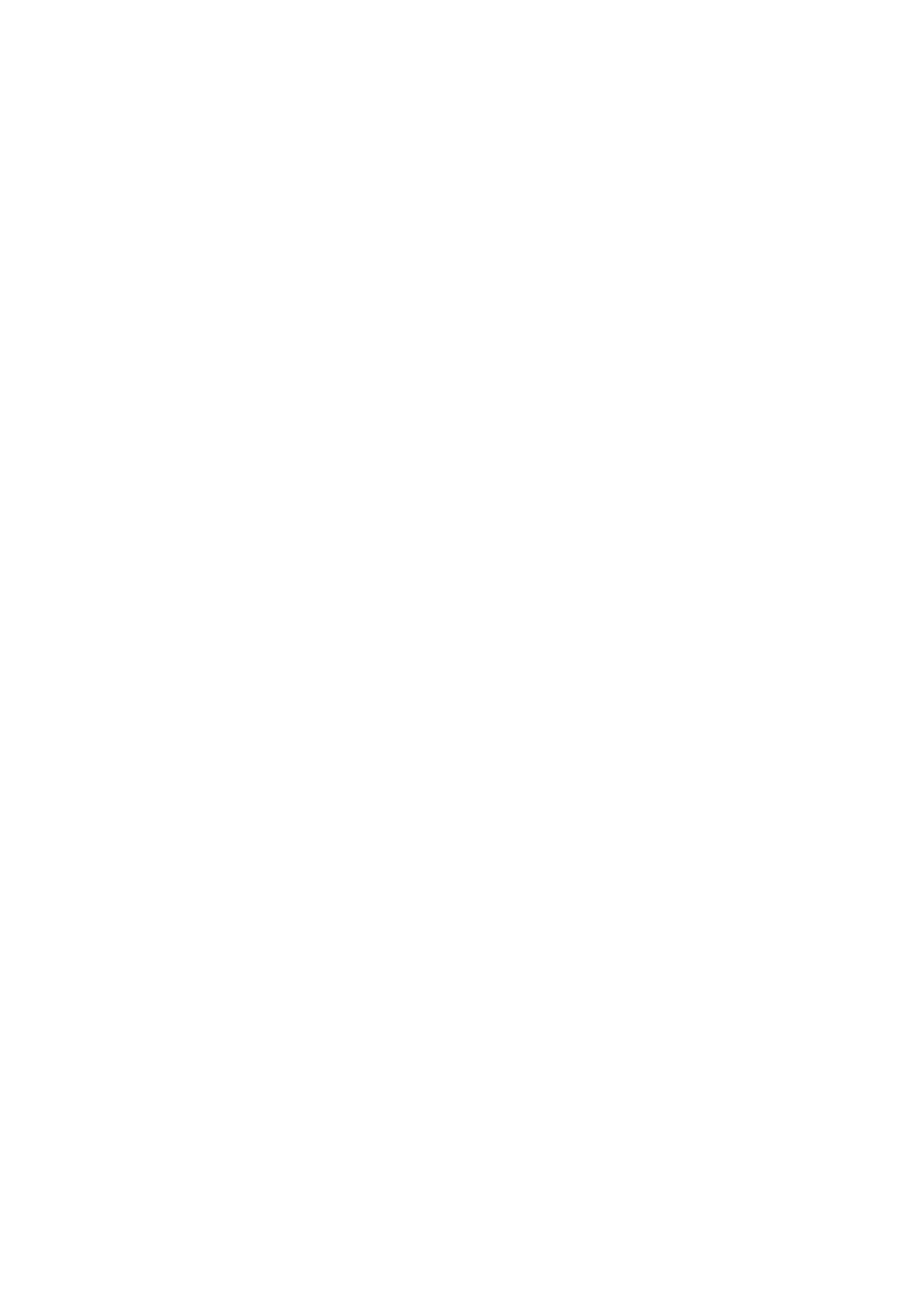# Prisons (Prison Officers Drug and Alcohol Testing) Regulations 2016

# **Contents**

# Part 1 — Preliminary

| 1.  | Citation                                          | $\mathbf{1}$ |
|-----|---------------------------------------------------|--------------|
| 2.  | Commencement                                      | 1            |
| 3.  | Terms used                                        | 1            |
| 4.  | Application of these regulations                  | 5            |
| 5.  | Publication of approved persons                   | 5            |
| 6.  | Approved persons                                  | 6            |
| 7.  | Approved sample collectors                        | 6            |
| 8.  | Approved analysts                                 | 6            |
| 9.  | When testing may be carried out: random           | 7            |
| 10. | When testing may be carried out: targeted         | 7            |
| 11. | When testing may be carried out: mandated         | 7            |
| 12. | Chief executive officer may declare drugs or      |              |
|     | substances to be targeted drugs                   | 8            |
| 13. | Chief executive officer may declare substances to |              |
|     | be masking agents                                 | 9            |
| 14. | Chief executive officer may approve collection    |              |
|     | procedures for alcohol and drug testing           | 9            |
|     | Part 2 – Testing for alcohol                      |              |
| 15. | Requirement to submit sample of breath for        |              |
|     | preliminary analysis                              | 10           |
| 16. | Requirement to confirm identity                   | 10           |
| 17. | Requirement to submit further sample of breath    | 11           |
| 18. | Breath analysis form to be completed              | 11           |
|     |                                                   |              |

| As at 19 Mar 2016 | Version 00-a0-00                                                         | page i |
|-------------------|--------------------------------------------------------------------------|--------|
|                   | Extract from www.slp.wa.gov.au, see that website for further information |        |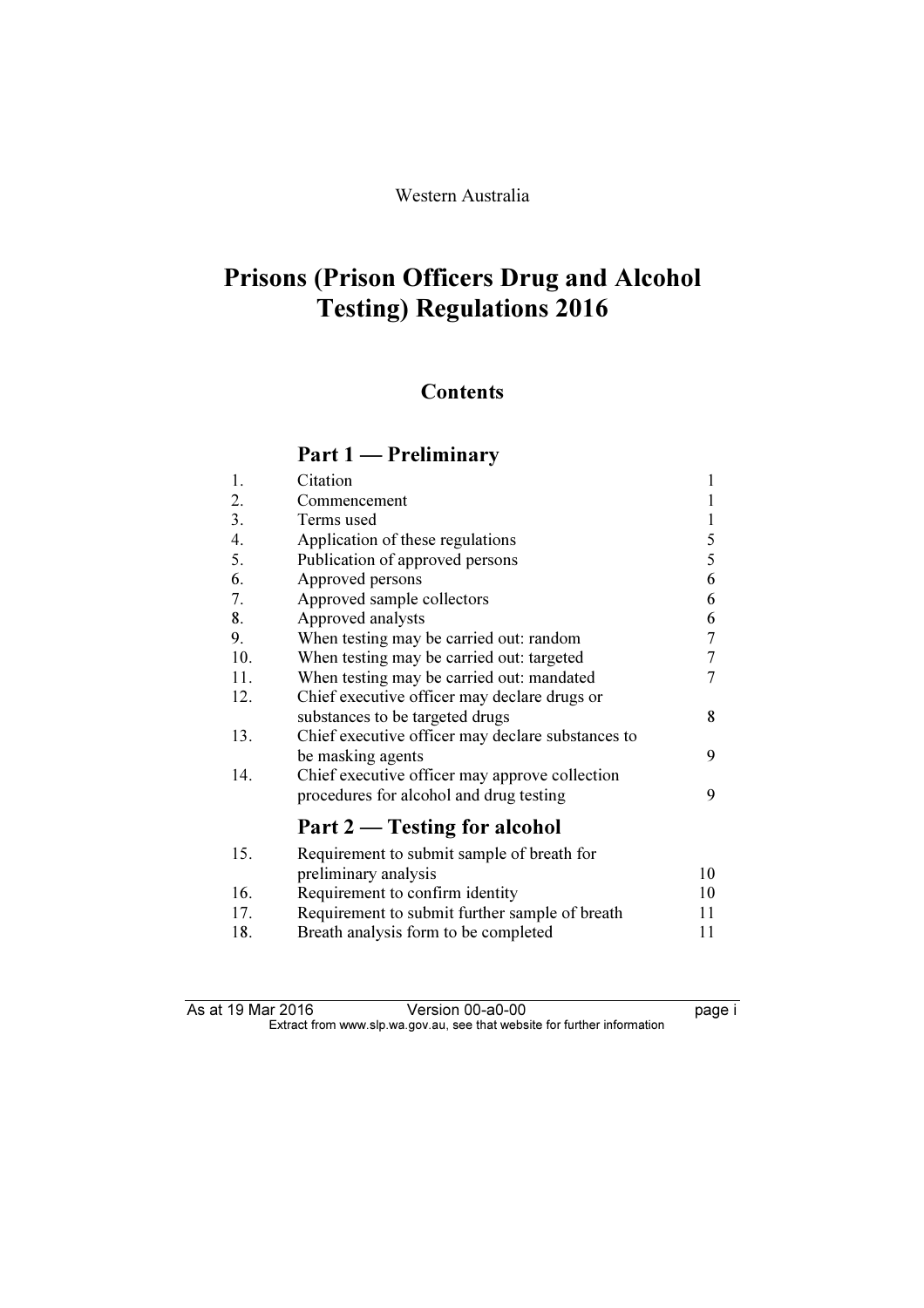| 19. | Requirement to submit sample of urine or blood              |    |
|-----|-------------------------------------------------------------|----|
|     | under certain circumstances                                 | 12 |
| 20. | Incapacity to provide sample                                | 12 |
|     | Part 3 – Testing for drugs                                  |    |
| 21. | Requirement to submit sample for drug testing               | 13 |
| 22. | Requirement to confirm identity                             | 13 |
| 23. | Incapacity to provide sample                                | 14 |
| 24. | Opportunity to explain a presumptive positive test          |    |
|     | result for drugs                                            | 14 |
| 25. | Requirement to submit further sample for drug               |    |
| 26. | testing<br>Drug analyst to report result to chief executive | 15 |
|     | officer                                                     | 15 |
|     |                                                             |    |
|     | Part 4 – Recall to, and remaining on,                       |    |
|     | duty                                                        |    |
|     | Division 1 — Critical incident                              |    |
| 27. | Remain on duty: alcohol and drug testing                    | 16 |
| 28. | Recall to duty: drug testing                                | 16 |
| 29. | Recall to duty: alcohol testing                             | 16 |
|     | Division $2$ — Other testing                                |    |
| 30. | Remain on duty: alcohol and drug testing                    | 17 |
| 31. | Recall to duty: drug testing                                | 17 |
|     | Part 5 – Self reporting                                     |    |
| 32. | Involuntary or accidental alcohol consumption               | 19 |
| 33. | Involuntary or accidental drug ingestion                    | 19 |
|     | Part 6 – Adverse test results                               |    |
| 34. | Adverse testing outcome: alcohol                            | 20 |
| 35. | Adverse testing outcome: drugs                              | 21 |
| 36. | Independent testing                                         | 21 |
| 37. | Consequences of an adverse testing outcome:                 |    |
|     | alcohol                                                     | 21 |
| 38. | Consequences of an adverse testing outcome:                 |    |
|     | drugs                                                       | 22 |

page ii Version 00-a0-00 As at 19 Mar 2016  $\mathbf{F}$  from which was the set that we besite for further information  $\mathbf{F}$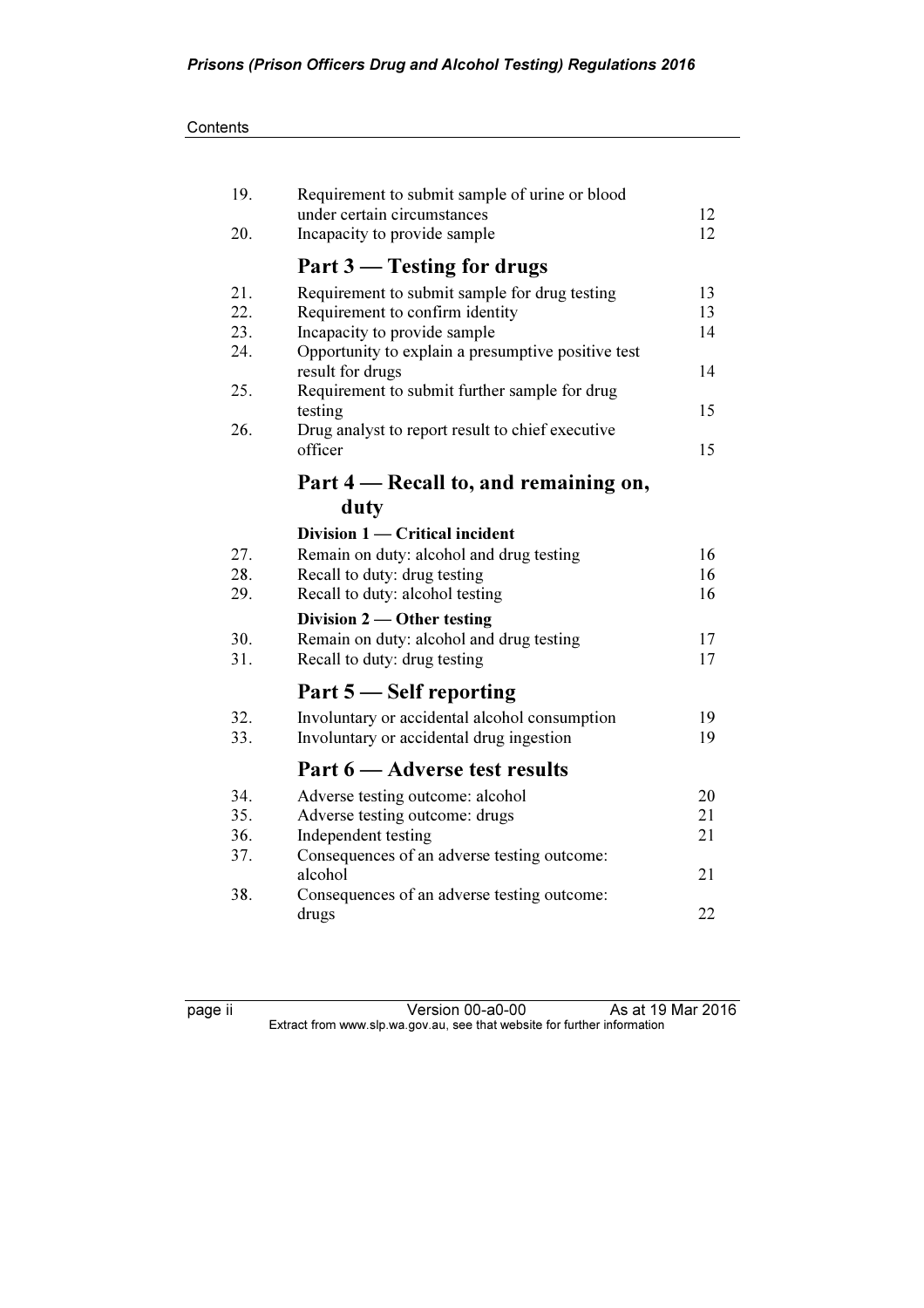### **Contents**

## Part 7 — Other offences

| 39. | Refusal               | 24 |
|-----|-----------------------|----|
| 40. | Avoidance             | 24 |
| 41. | Tampering             | 25 |
| 42. | Sanction for offences | 25 |
|     | Schedule 1 — Forms    |    |
|     | <b>Notes</b>          |    |

Compilation table 30

Defined terms

As at 19 Mar 2016 Version 00-a0-00 Page iii Extract from www.slp.wa.gov.au, see that website for further information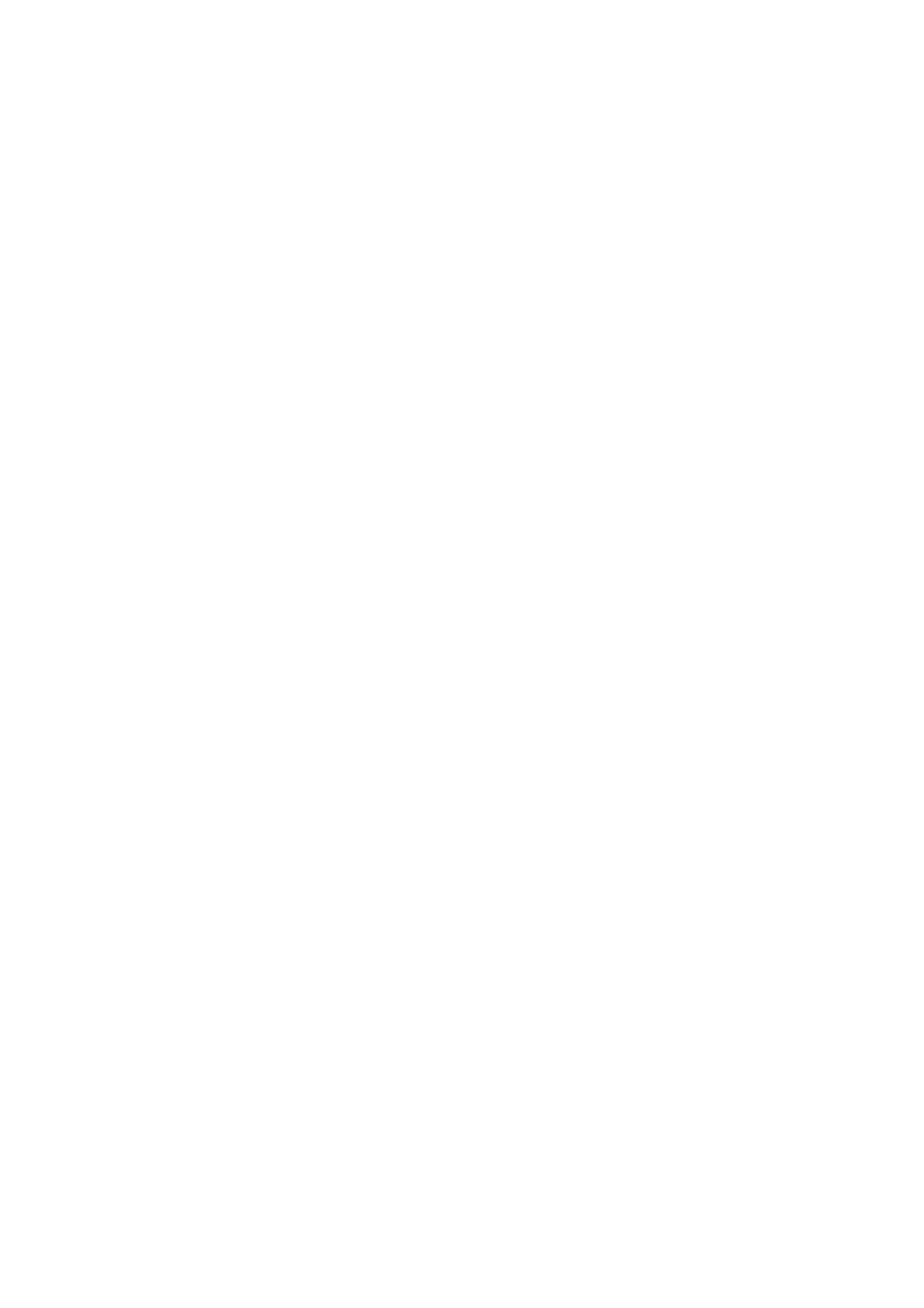## Prisons Act 1981

# Prisons (Prison Officers Drug and Alcohol Testing) Regulations 2016

# Part 1 — Preliminary

## 1. Citation

 These regulations are the Prisons (Prison Officers Drug and Alcohol Testing) Regulations 2016.

## 2. Commencement

These regulations come into operation as follows —

- (a) regulations 1 and  $2$  on the day on which these regulations are published in the Gazette;
- (b) the rest of the regulations on the day after that day.

## 3. Terms used

In these regulations —

analyst includes —

- (a) a person certified by the Chief Executive Officer of the Chemistry Centre (WA) as being competent to determine the concentration of alcohol in bodily substances; and
- (b) a person approved by the chief executive officer under regulation 8;

approved person means a person approved by the chief executive officer under regulation 6;

approved sample collector means a person approved to collect samples of breath, oral fluid and urine under regulation 7;

As at 19 Mar 2016 Version 00-a0-00 page 1<br>Extract from www.slp.wa.gov.au, see that website for further information  $\mathbf{F}$  from which was the set that we besite for further information  $\mathbf{F}$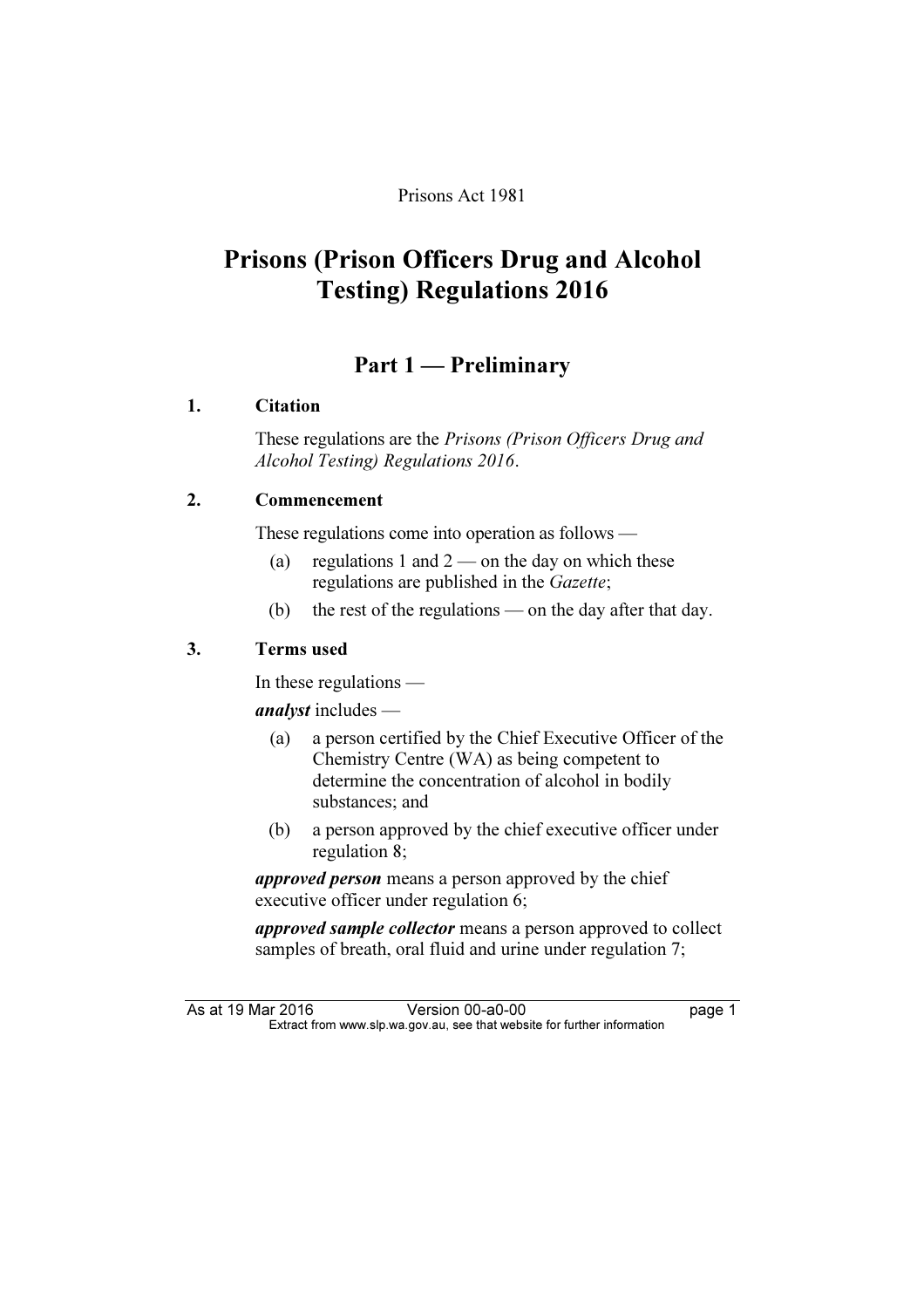*authorised person*, in relation to breath testing and analysis, means a person authorised by the chief executive officer to operate breath analysing equipment;

breath analysing equipment means apparatus of a type approved by the chief executive officer for the purpose of ascertaining a person's blood alcohol content by analysis of a sample of the person's breath;

### confirmed adverse test result for alcohol means  $-$

- (a) for a prison officer or contract prison officer whose duty involves the use of a firearm, or driving a motor vehicle — analysis of a sample of breath carried out using breath analysing equipment showing presence of alcohol in that person's blood, following a presumptive positive test result for alcohol;
- (b) for any other prison officer or contract prison officer analysis of a sample of breath carried out using breath analysing equipment showing the concentration of alcohol in that person's blood to be 0.02 g of alcohol per 100 ml of blood or more, following a presumptive positive test result for alcohol;

confirmed adverse test result for drugs means analysis of a sample of oral fluid, urine or blood carried out by a drugs analyst showing evidence of the presence, or of ingestion, of a drug, following a presumptive positive test result for drugs;

### contract prison officer means -

- (a) a contract worker authorised to perform a function under section 15I of the Act; and
- (b) a contract worker with a permit to do high-level security work issued under section 15P of the Act;

### critical incident means —

 (a) the death, or serious injury, of a person, when the death or injury is connected to, or arising from, the application of force by a prison officer or contract prison officer; or

page 2 Version 00-a0-00 As at 19 Mar 2016<br>Extract from www.slp.wa.gov.au, see that website for further information  $\mathbf{F}$  from which was the see that we besite for further information  $\mathbf{F}$ 

### r. 3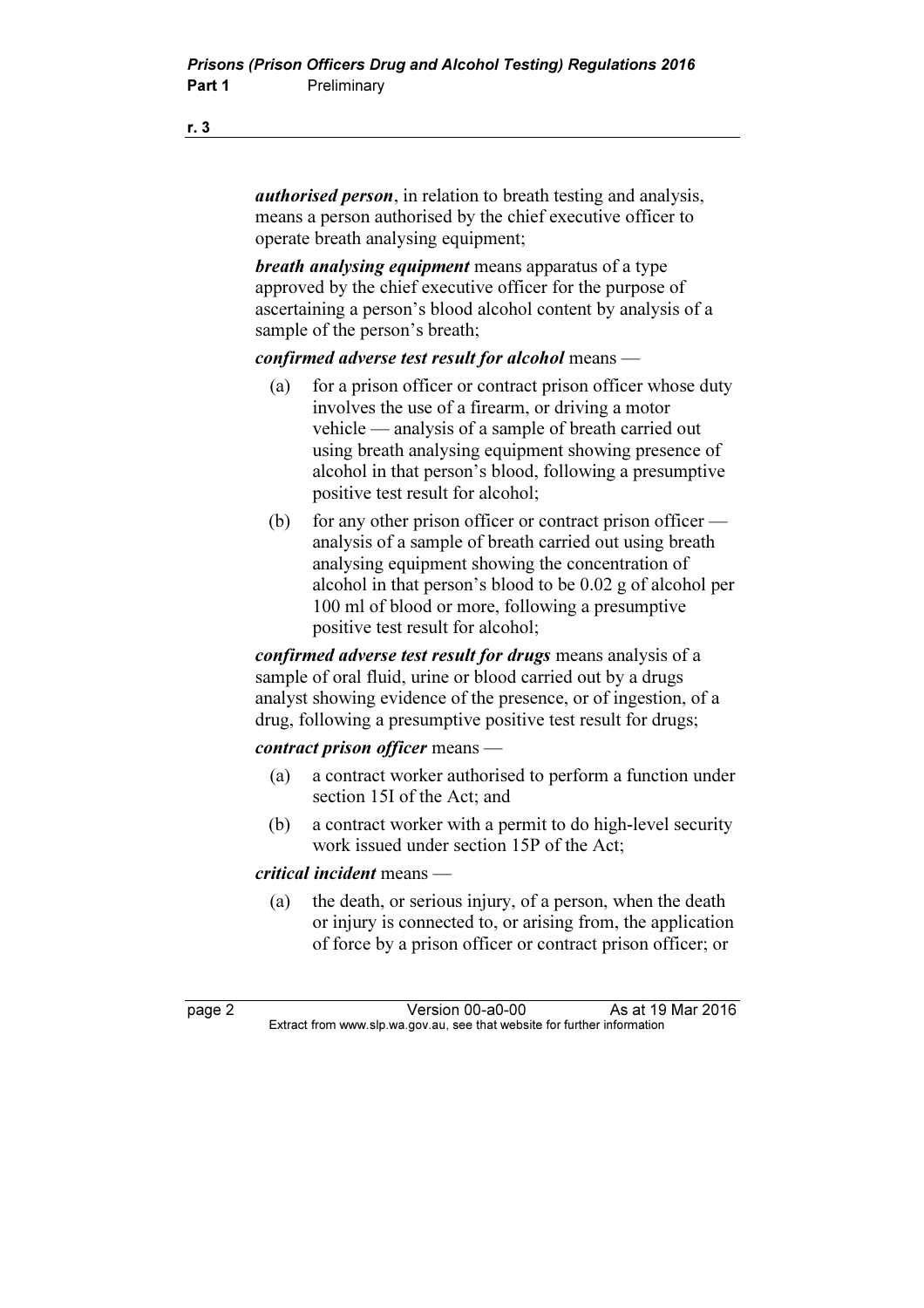- (b) the death, or serious injury, of a person when the death or injury is connected to, or arising from, the exercise of authority by a prison officer or contract prison officer; or
- (c) the death, or serious injury, of a person when the death or injury is connected to, or arising from, the driving of a motor vehicle by a prison officer or contract prison officer; or
- (d) the death, or serious injury, of a person when the person is in the custody of a prison officer or contract prison officer; or
- (e) the discharge of a firearm by a prison officer or contract prison officer, whether or not injury is caused,

 when that prison officer or contract prison officer is acting in their capacity as a prison officer or contract prison officer;

*drug* includes a substance declared to be a targeted drug;

drugs analyst means —

- (a) a person certified by the Chief Executive Officer of the Chemistry Centre (WA) as being competent to ascertain whether, and to what extent, drugs are present in bodily substances; or
- (b) a person with accreditation from the National Association of Testing Authorities in a field that, in the opinion of the chief executive officer, makes that person competent to ascertain whether, and to what extent, drugs are present in bodily substances;

masking agent includes a substance declared to fall within this definition under regulation 13;

nurse means a person registered under the Health Practitioner Regulation National Law (Western Australia) whose name is entered on the Register of Nurses kept under that Law as being qualified to practise as a nurse;

As at 19 Mar 2016 Version 00-a0-00<br>Extract from www.slp.wa.gov.au, see that website for further information  $\mathbf{F}$  from which was the see that we besite for further information  $\mathbf{F}$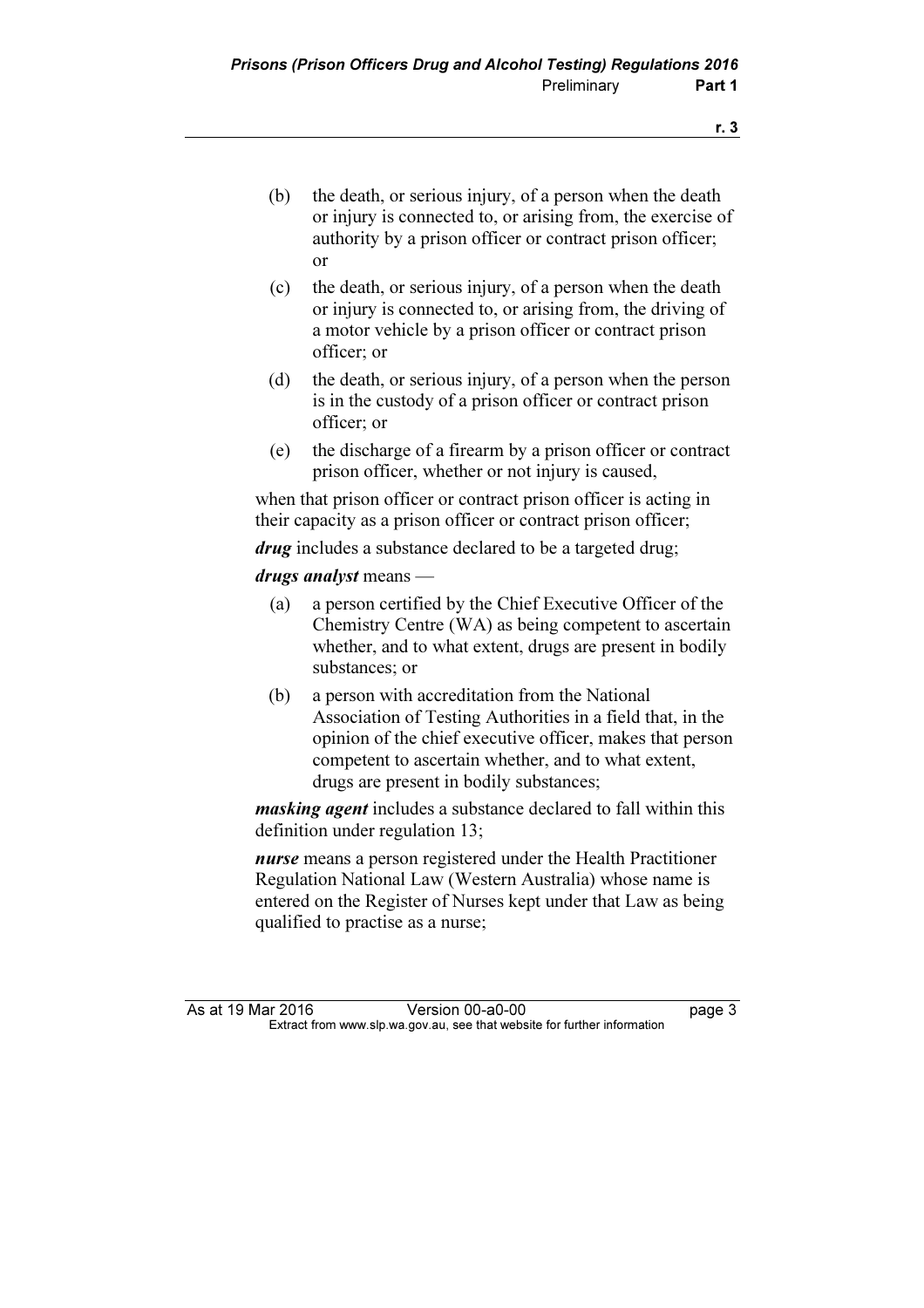nurse practitioner means a person registered under the Health Practitioner Regulation National Law (Western Australia) whose name is entered on the Register of Nurses kept under that Law as being qualified to practise as a nurse practitioner;

phlebotomist means the holder of a current certificate of competency in phlebotomy, issued by an Australian public hospital or teaching facility;

presumptive positive test result for alcohol means the result of a preliminary test of a sample of breath that shows that the concentration of alcohol in a person's blood is likely to be 0.02 g of alcohol per 100 ml of blood or more;

presumptive positive test result for drugs means a preliminary analysis of a sample of oral fluid, urine or blood that shows an indication of the presence, or of ingestion, of a drug;

selected prison officer means a prison officer or contract prison officer who is required to undergo an alcohol or drug test, or both, under these regulations;

targeted drug includes —

- (a) a drug to which the Misuse of Drugs Act 1981 applies; and
- (b) a drug listed in the Poisons Act 1964 Schedule 2 or 3; and
- (c) a substance listed in the Poisons Act 1964 Schedule 4; and
- (d) a drug or substance declared to fall within this definition under regulation 12.

page 4 Version 00-a0-00 As at 19 Mar 2016<br>Extract from www.slp.wa.gov.au, see that website for further information  $\mathbf{F}$  from which was the see that we besite for further information  $\mathbf{F}$ 

r. 3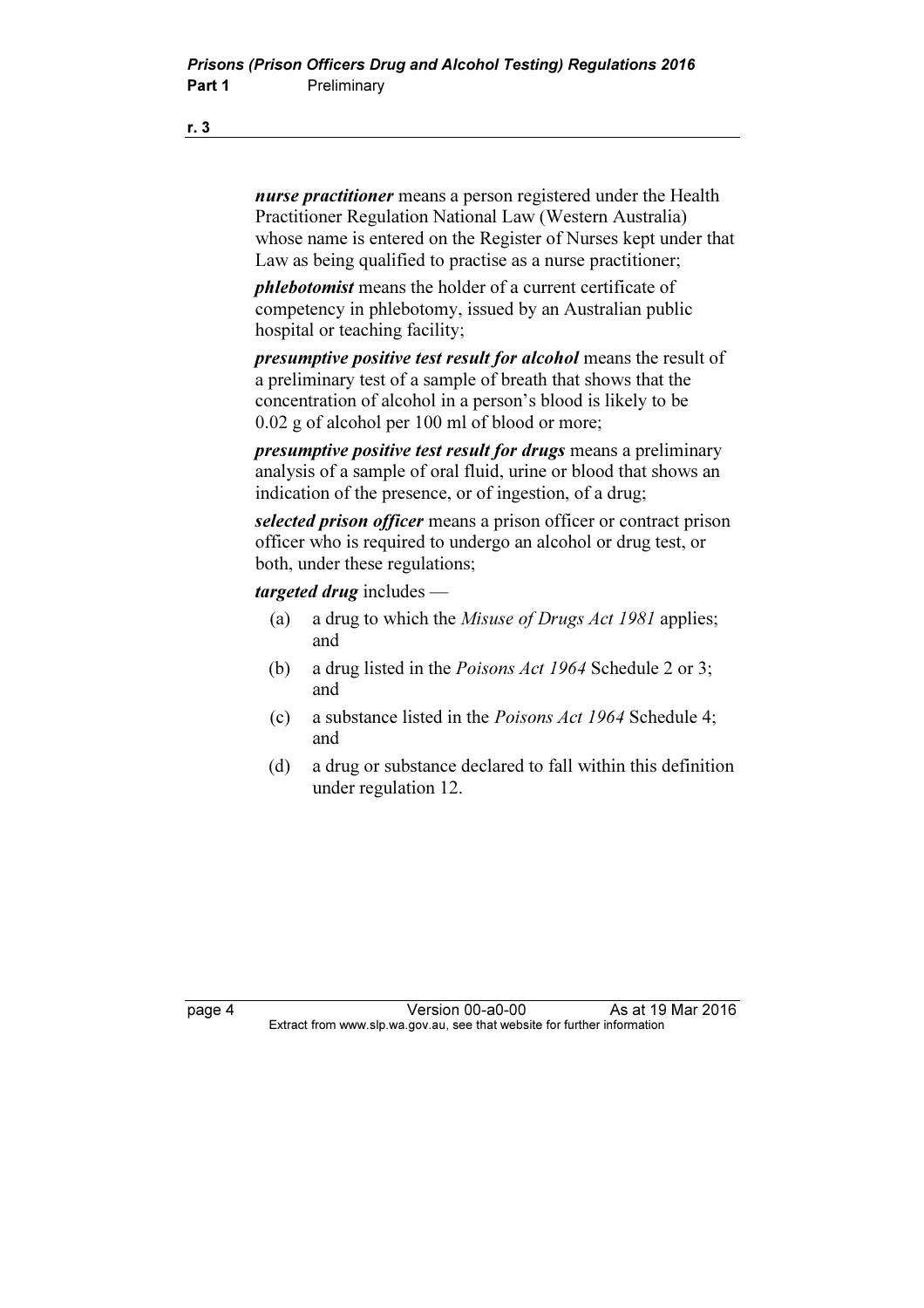## 4. Application of these regulations

- (1) Subject to subregulation (2), the processes of alcohol or drug testing set out in these regulations are to be carried out on a prison officer or contract prison officer.
- (2) The processes of alcohol or drug testing set out in these regulations cannot be carried out on a prison officer or contract prison officer unless that prison officer or contract prison officer is on duty or is recalled to duty for that purpose.
- (3) The processes of alcohol or drug testing set out in these regulations should be carried out in a manner that respects a prison officer's or contract prison officer's dignity and privacy to the extent possible without compromising the integrity of the testing process.

### 5. Publication of approved persons

- (1) The chief executive officer is to publish the name and relevant details of each person who has been specified by the chief executive officer to be —
	- (a) an approved person under regulation 6; or
	- (b) an approved sample collector under regulation 7; or
	- (c) an approved analyst under regulation 8.
- (2) Publication of the details in subregulation (1) is to be by way of a Departmental intranet website, and is to be for the information of prison officers, contract prison officers and other staff of the Department.
- (3) A failure to correctly publish the name or relevant details of a person under subregulation (1) does not affect the status of a person who has been approved, nor does it invalidate any sample collection, testing process or outcome involving that person.

As at 19 Mar 2016 **Version 00-a0-00 Page 5** Extract from www.slp.wa.gov.au, see that website for further information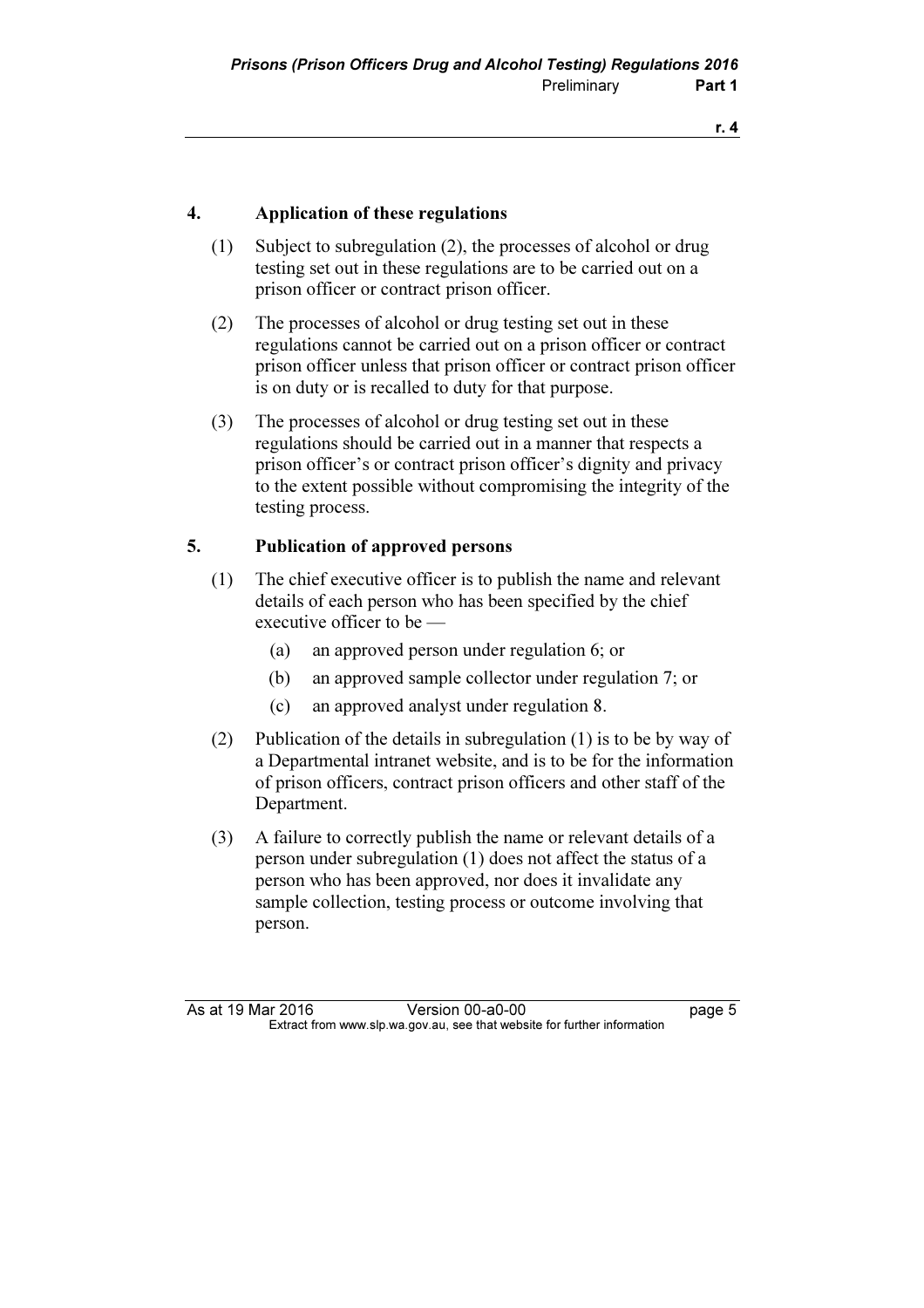## 6. Approved persons

- (1) The chief executive officer may specify that a particular person is to be an approved person for the purposes of all, or some, of these regulations if the chief executive officer is satisfied that it is necessary for that person to be appointed as an approved person.
- (2) The chief executive officer is an approved person as holder of that office.
- (3) A person specified as an approved person under subregulation (1) may be a person who is not a member of staff of the Department.

## 7. Approved sample collectors

- (1) The chief executive officer may specify that a person who has undergone training to collect samples of breath, oral fluid or urine in accordance with standards approved under regulation 14(1), is to be an approved sample collector for the purposes of conducting an alcohol or drug test under these regulations.
- (2) A person specified as an approved sample collector under subregulation (1) may be a person who is not a member of staff of the Department.

## 8. Approved analysts

- (1) The chief executive officer may specify that a person who is accredited under the National Association of Testing Authorities (NATA) requirements for Chemical Testing and Forensic Science is to be approved as an analyst that is competent to determine the concentration of alcohol in bodily substances under these regulations.
- (2) A person specified as an approved analyst under subregulation (1) may be a person who is not a member of staff of the Department.

page 6 Version 00-a0-00 As at 19 Mar 2016<br>Extract from www.slp.wa.gov.au, see that website for further information  $\mathbf{F}$  from which was the see that we besite for further information  $\mathbf{F}$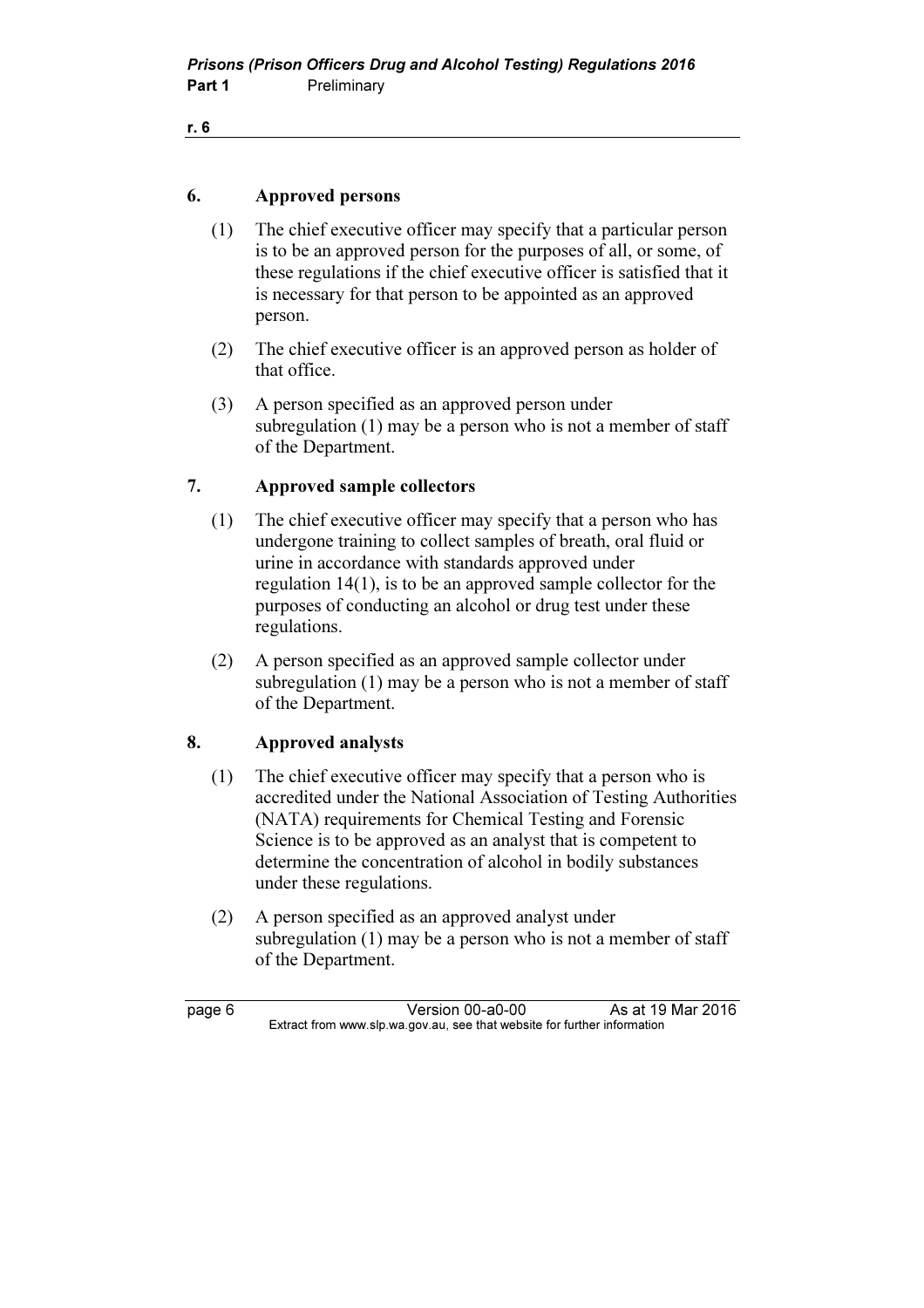## 9. When testing may be carried out: random

- (1) An approved person may require a selected prison officer or a number of selected prison officers working within, or visiting, a common work area to submit to an alcohol test or a drug test or both.
- (2) An approved person may require all prison officers or contract prison officers working within a common work area, and any visiting prison officer or contract prison officer at the work area at that time, to submit to an alcohol test or a drug test or both.

### 10. When testing may be carried out: targeted

- (1) Targeted testing for alcohol or drugs under these regulations may be carried out if there is credible information, intelligence or suspicion that a selected prison officer may be affected or impaired by alcohol or drugs, while on duty.
- (2) Targeted testing for drugs under these regulations may be carried out if there is credible information, intelligence or suspicion that a selected prison officer may have taken or ingested drugs at any time.
- (3) The chief executive officer or an approved person may require a particular selected prison officer or a particular group of selected prison officers working within a common work area to submit to an alcohol test or a drug test or both.

### 11. When testing may be carried out: mandated

- (1) The chief executive officer may direct in writing that certain circumstances give rise to compulsory alcohol and drug testing of particular prison officers or contract prison officers.
- (2) Circumstances under subregulation (1) may include, but are not limited to —
	- (a) when a prison officer or contract prison officer is involved in a critical incident; or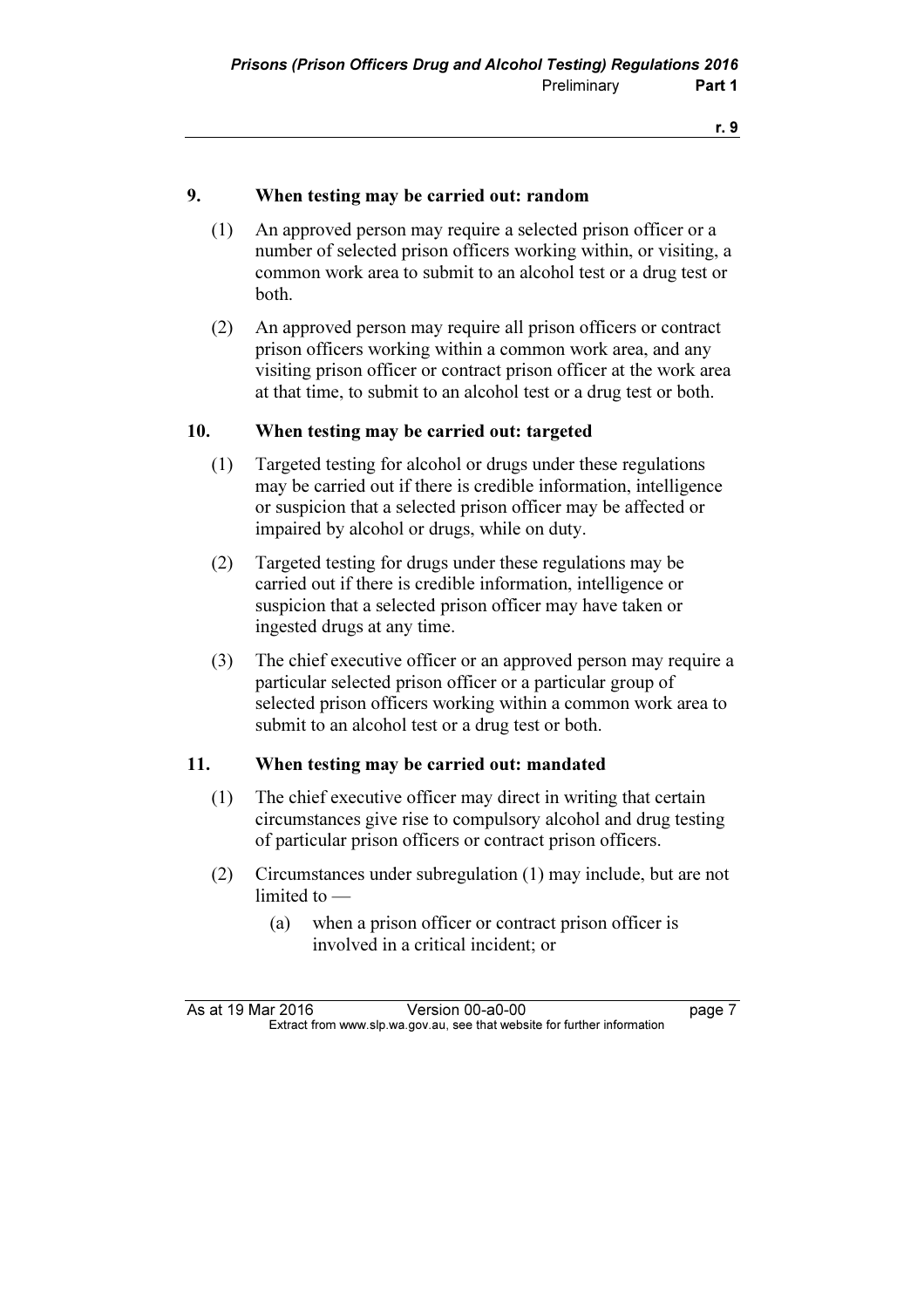- (b) where a prison officer or contract prison officer is a participant in a high risk business area within the Department (for example, a drug detection, special operations or emergency response unit); or
- (c) when a prison officer or contract prison officer is in the process of completing a critical skills competency course involving weapons; or
- (d) where an approved person believes that a test is appropriate for the prison officer's or contract prison officer's health and safety, or is prudent to protect the prison officer's or contract prison officer's credibility in any future court proceeding; or
- (e) when a prison officer or contract prison officer has returned a confirmed adverse test result for alcohol or drugs under these regulations.
- (3) Mandated testing may be required
	- (a) at the time of the circumstance giving rise to its requirement; or
	- (b) as an on-going requirement resulting from the circumstance giving rise to its requirement.

## 12. Chief executive officer may declare drugs or substances to be targeted drugs

- (1) The chief executive officer may declare a drug or substance to be a targeted drug for the purposes of these regulations.
- (2) A declaration under subregulation (1) is not effective unless notice of that declaration is published on the publicly accessible Departmental website by the chief executive officer, and a declaration may be amended or revoked by the chief executive officer in a similar manner.

page 8 Version 00-a0-00 As at 19 Mar 2016<br>Extract from www.slp.wa.gov.au, see that website for further information  $\mathbf{F}$  from which was the see that we besite for further information  $\mathbf{F}$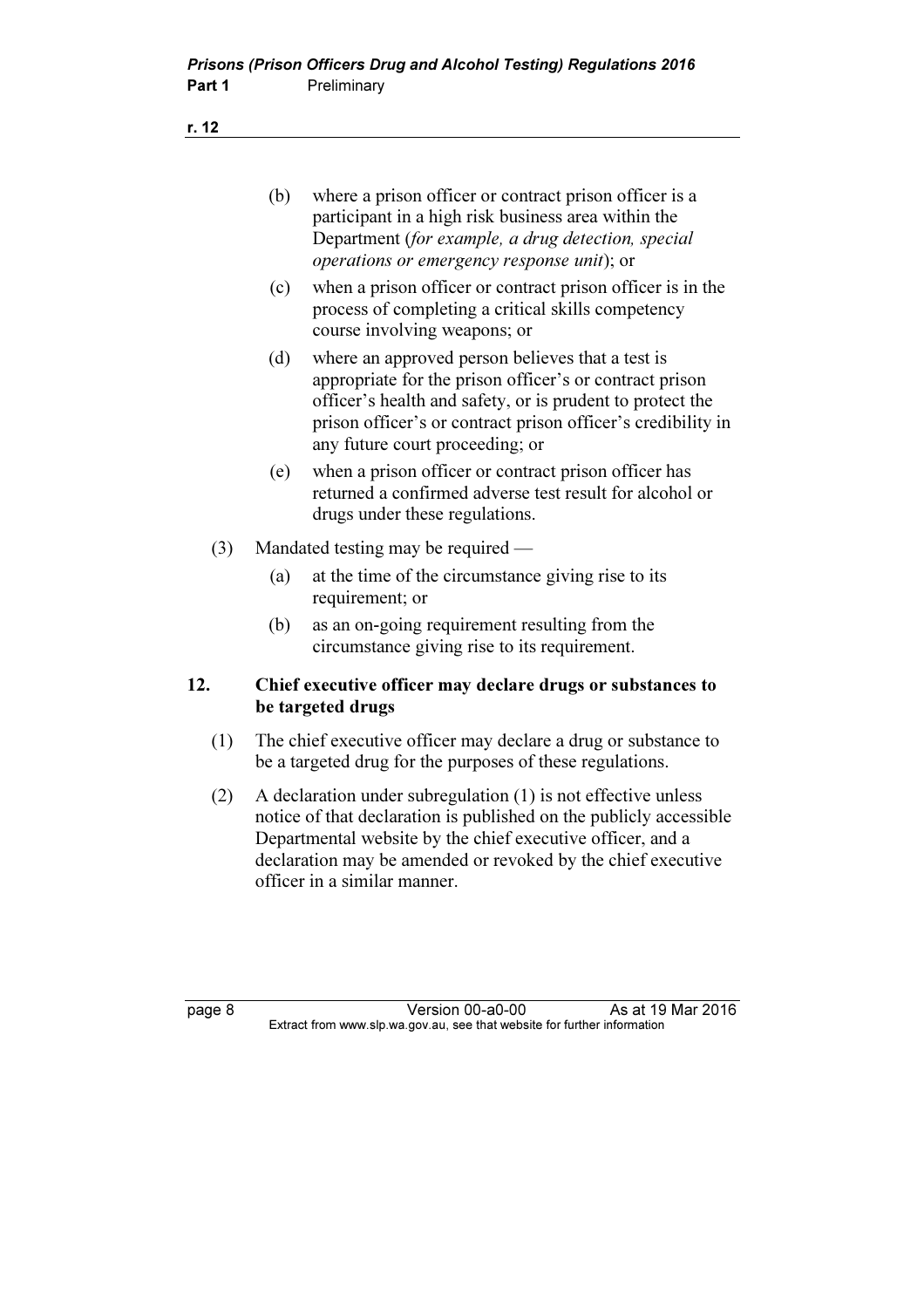## 13. Chief executive officer may declare substances to be masking agents

- (1) The chief executive officer may declare a substance to be a masking agent for the purposes of these regulations.
- (2) A declaration under subregulation (1) is not effective unless notice of that declaration is published on the publicly accessible Departmental website by the chief executive officer, and a declaration may be amended or revoked by the chief executive officer in a similar manner.

## 14. Chief executive officer may approve collection procedures for alcohol and drug testing

- (1) The chief executive officer may approve
	- (a) standards or parts of standards; and
	- (b) collection protocols,

 as the manner in which testing processes and procedures are to be carried out.

- (2) The chief executive officer may approve items of equipment together with other devices or apparatus for the purpose of testing for targeted drugs.
- (3) Notwithstanding the approval of standards, protocols and equipment under this regulation, a minor variation in the manner of collection or analysis of a sample that does not affect the outcome of the testing process may be disregarded when assessing whether the particular testing process was carried out in an approved manner.

As at 19 Mar 2016 **Version 00-a0-00 Demand Strategier 19 Mar 2016** Extract from www.slp.wa.gov.au, see that website for further information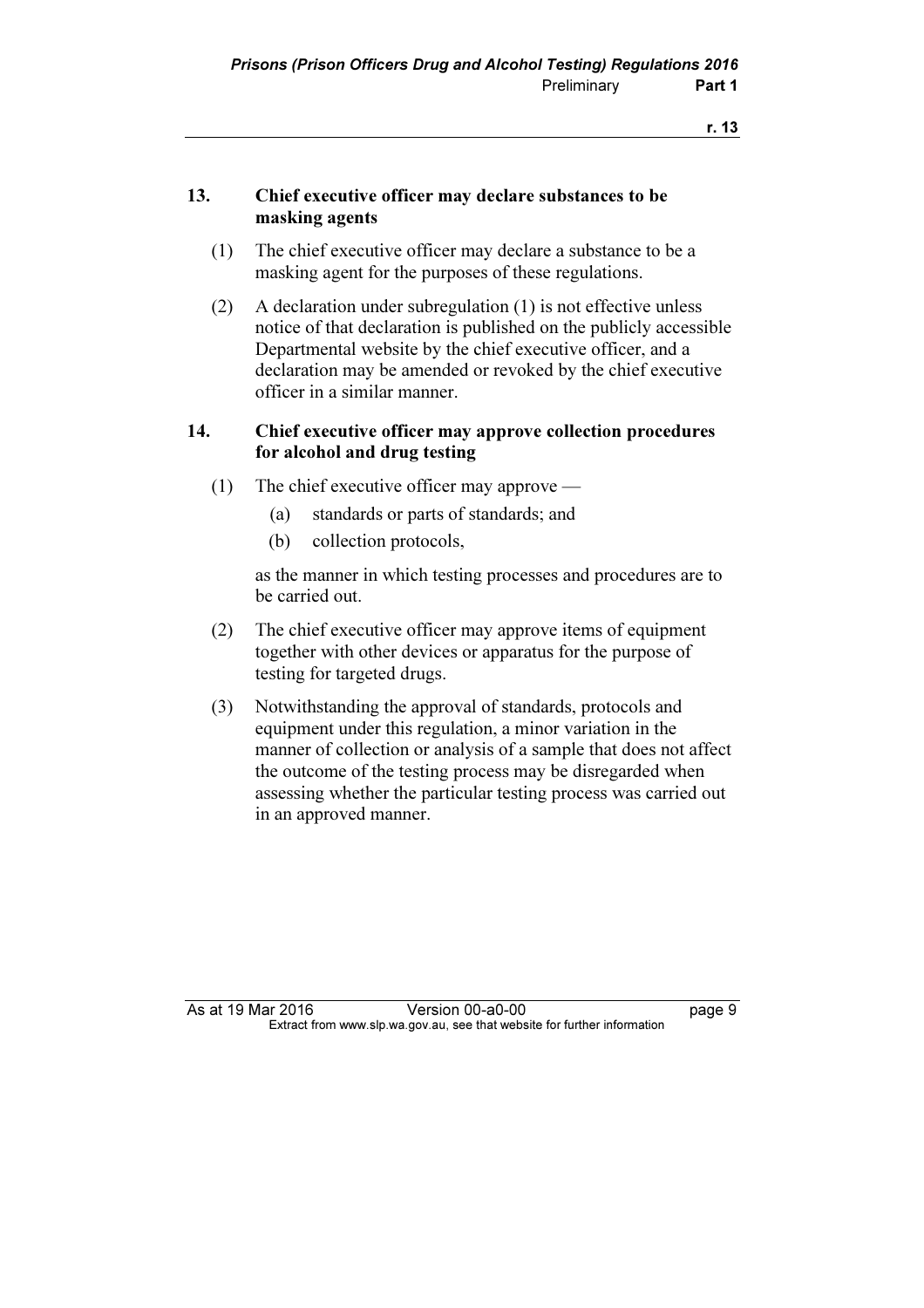# Part 2 — Testing for alcohol

## 15. Requirement to submit sample of breath for preliminary analysis

- (1) When requested to provide a sample of breath by an approved person, a selected prison officer must provide a sample, to an authorised person for a preliminary test, in accordance with the directions of that approved person.
- (2) Where it appears to the approved person that the physical condition of the selected prison officer is such as to render them incapable of providing a sample of breath for a preliminary test, then the approved person may proceed to the provisions of regulation 17 as if a preliminary test had returned a presumptive positive test result for alcohol.

## 16. Requirement to confirm identity

- (1) A selected prison officer must confirm their identity at the time of providing a sample for alcohol testing by showing —
	- (a) an original driver's licence; or
	- (b) an original passport; or
	- (c) an original Departmental photo identification; or
	- (d) such other photo-based identification as may be approved by the chief executive officer for the purpose of this regulation.
- (2) It is not sufficient confirmation of identity under subregulation (1) if the selected prison officer is purported to be identified —
	- (a) by another prison officer or contract prison officer; or
	- (b) by use of a copied document; or
	- (c) by use of a document without a photo of the officer.

page 10 Version 00-a0-00 As at 19 Mar 2016<br>Extract from www.slp.wa.gov.au, see that website for further information  $\mathbf{F}$  from which was the see that we besite for further information  $\mathbf{F}$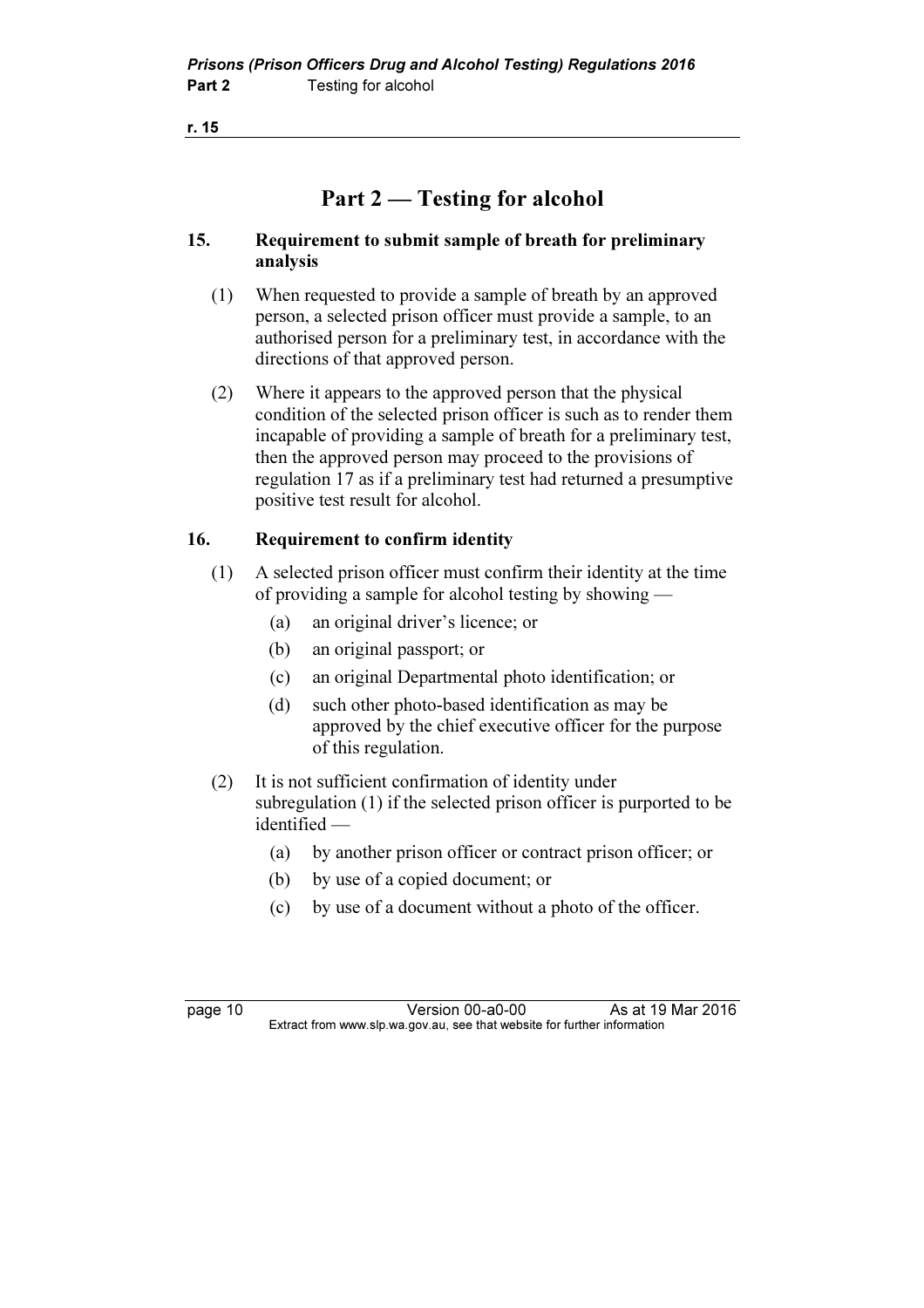## 17. Requirement to submit further sample of breath

- $(1)$  Where
	- (a) a selected prison officer has provided a sample of their breath for a preliminary test and the preliminary test returns a presumptive positive test result for alcohol; or
	- (b) the selected prison officer having been so required
		- (i) refuses or fails to provide, or appears to be incapable of providing, a sample of their breath for a preliminary test; or
		- (ii) refuses or fails to provide, or appears to be incapable of providing, a sample of their breath in sufficient quantity to enable a preliminary test to be carried out,

 the approved person may require that selected prison officer to provide a further sample of their breath for analysis by an authorised person, under the provisions of subregulation (2) or a sample of blood or urine under regulation 19.

- (2) A selected prison officer who is required to supply a sample of breath for analysis must comply with that requirement by providing the sample of breath into breath analysing equipment, for analysis by an authorised person, in accordance with the directions of the approved person.
- (3) A selected prison officer is not required under subregulation (1) to provide a sample of breath for analysis if, because of their physical condition, the selected prison officer is incapable of providing the specimen of breath or a specimen of breath in sufficient quantity for analysis.

## 18. Breath analysis form to be completed

 Where a breath analysis is carried out by an authorised person and it returns a confirmed adverse test result for alcohol, the authorised person is to fill out a breath analysis form approved by the chief executive officer.

As at 19 Mar 2016 Version 00-a0-00 page 11<br>Extract from www.slp.wa.gov.au, see that website for further information  $\mathbf{F}$  from which was the see that we besite for further information  $\mathbf{F}$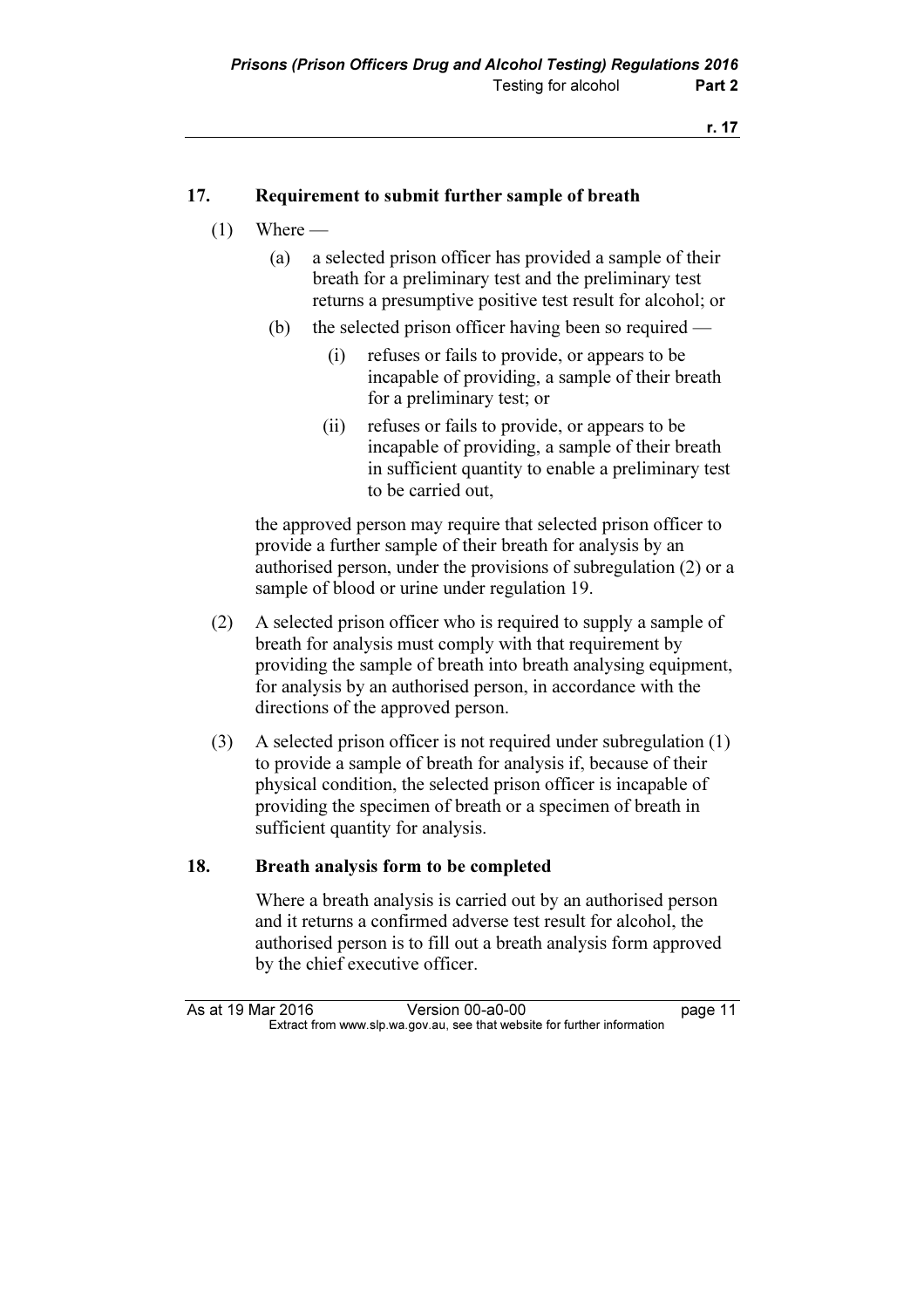## 19. Requirement to submit sample of urine or blood under certain circumstances

- (1) Where an approved person might require a selected prison officer to provide a sample of breath for analysis by an authorised person but is precluded from so doing by regulation 17(3), the approved person may require the selected prison officer to provide a sample of blood or urine for analysis.
- (2) On taking a sample of blood or urine, the medical practitioner, nurse, nurse practitioner or phlebotomist is to complete the details required by Schedule 1 Form 2.
- (3) Where an analyst carries out an analysis of a sample of blood or urine following a presumptive positive test result for alcohol, the analyst is to provide a written result of that analysis to the chief executive officer, whether or not that analysis resulted in a confirmed adverse test result for alcohol.

### 20. Incapacity to provide sample

- (1) If a selected prison officer is unable to provide a sample due to injury or illness, an approved person may request a medical practitioner, nurse, nurse practitioner or phlebotomist to take a sample of blood or urine, or both, from that prison officer or contract prison officer.
- (2) A request under subregulation (1) must be a written request made by the approved person completing Schedule 1 Form 1 and handing that completed form to the relevant medical practitioner, nurse, nurse practitioner or phlebotomist.

page 12 **Version 00-a0-00** As at 19 Mar 2016<br>Extract from www.slp.wa.gov.au, see that website for further information  $\mathbf{F}$  from which was the see that we besite for further information  $\mathbf{F}$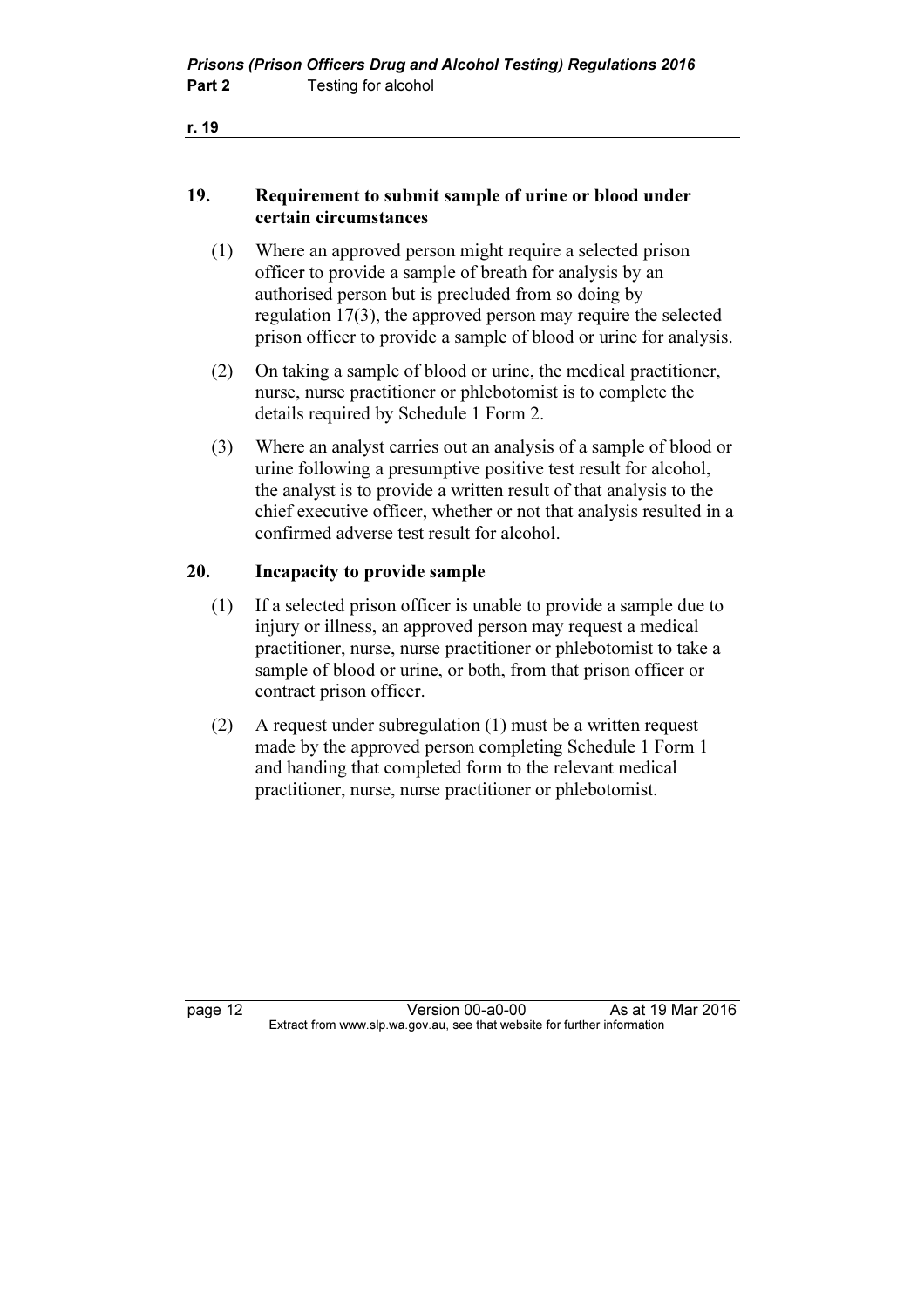# Part 3 — Testing for drugs

## 21. Requirement to submit sample for drug testing

- (1) When requested to do so, a selected prison officer must provide a sample for drug testing to an approved sample collector (subject to subregulation (4)) in accordance with the directions of an approved person.
- (2) An approved person may request a sample of any one or more of the following —
	- (a) blood;
	- (b) urine;
	- (c) oral fluid.
- (3) An approved person is not required to state what drug the sample will be tested for.
- (4) If a sample of blood is required, that sample must be taken by a medical practitioner, a nurse, a nurse practitioner or a phlebotomist.
- (5) On taking a sample of blood or urine, the medical practitioner, nurse, nurse practitioner or phlebotomist is to complete the details required by Schedule 1 Form 2.
- (6) On taking a sample of urine or oral fluid, the approved sample collector is to complete the details required by Schedule 1 Form 2.

## 22. Requirement to confirm identity

- (1) A selected prison officer must confirm their identity at the time of providing a sample for drug testing by showing —
	- (a) an original driver's licence; or
	- (b) an original passport; or
	- (c) an original Departmental photo identification; or

As at 19 Mar 2016 **Version 00-a0-00 page 13** Extract from www.slp.wa.gov.au, see that website for further information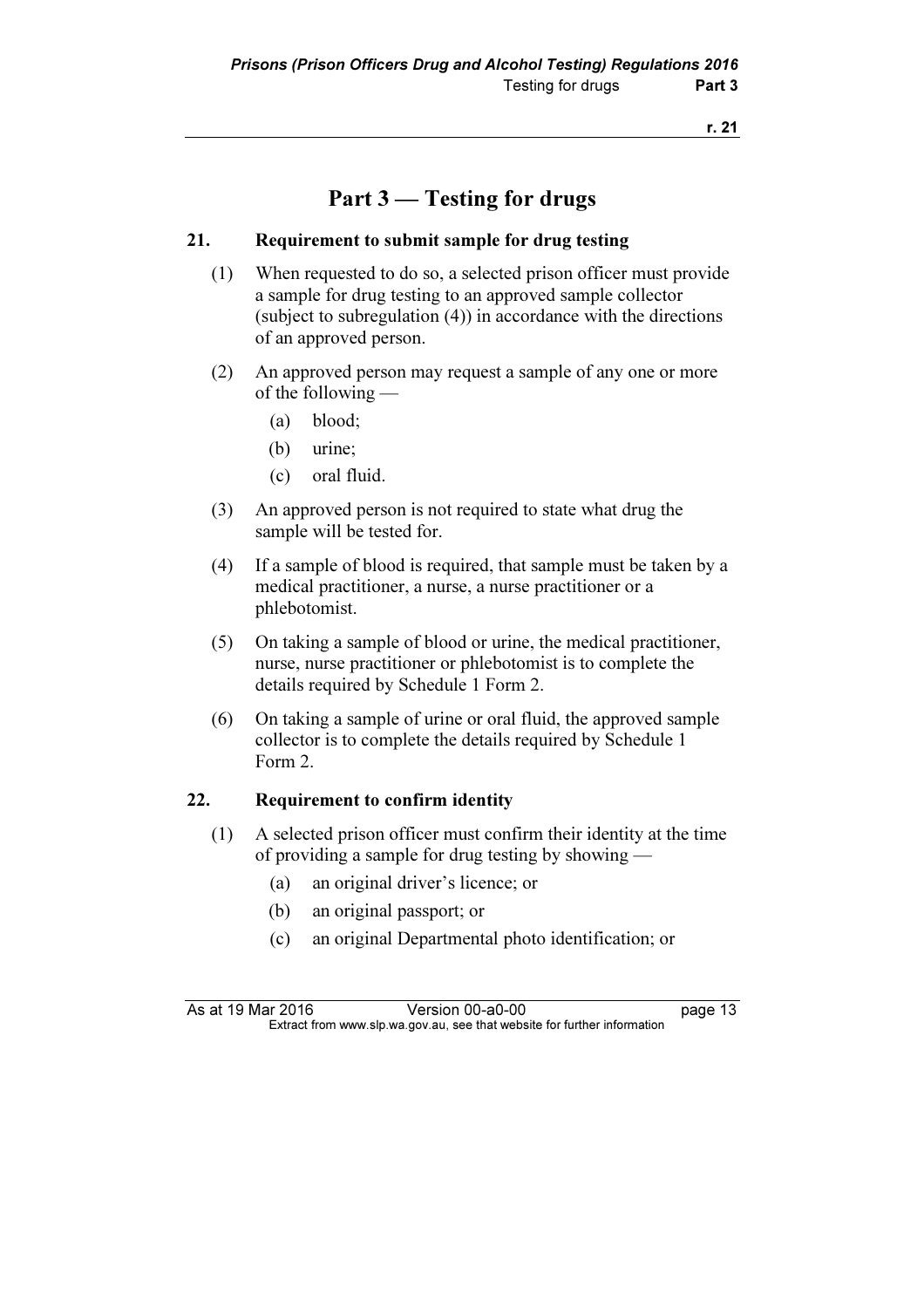- (d) such other photo-based identification as may be approved by the chief executive officer for the purpose of this regulation.
- (2) It is not sufficient confirmation of identity under subregulation (1) if the selected prison officer is purported to be identified —
	- (a) by another prison officer or contract prison officer; or
	- (b) by use of a copied document; or
	- (c) by use of a document without a photo of the officer.

## 23. Incapacity to provide sample

- (1) If a selected prison officer is unable to provide a sample due to injury or illness, an approved person may request a medical practitioner, nurse, nurse practitioner or phlebotomist to take a sample of blood or urine, or both, from that prison officer or contract prison officer.
- (2) A request under subregulation (1) must be a written request made by the approved person completing Schedule 1 Form 1 and handing that completed form to the relevant medical practitioner, nurse, nurse practitioner or phlebotomist.

## 24. Opportunity to explain a presumptive positive test result for drugs

- (1) Where a selected prison officer has provided a sample for drug testing and the test returns a presumptive positive test result for drugs, that selected prison officer is to be given an opportunity to explain the result prior to a further analysis.
- (2) If an explanation is not provided under subregulation (1), an approved person may draw such adverse inferences from the absence of explanation as the circumstances justify.
- (3) An explanation given under this regulation is not admissible in evidence against the selected prison officer in any criminal proceedings, but may be used as the basis for a disciplinary

page 14 Version 00-a0-00 As at 19 Mar 2016<br>Extract from www.slp.wa.gov.au, see that website for further information  $\mathbf{F}$  from which was the see that we besite for further information  $\mathbf{F}$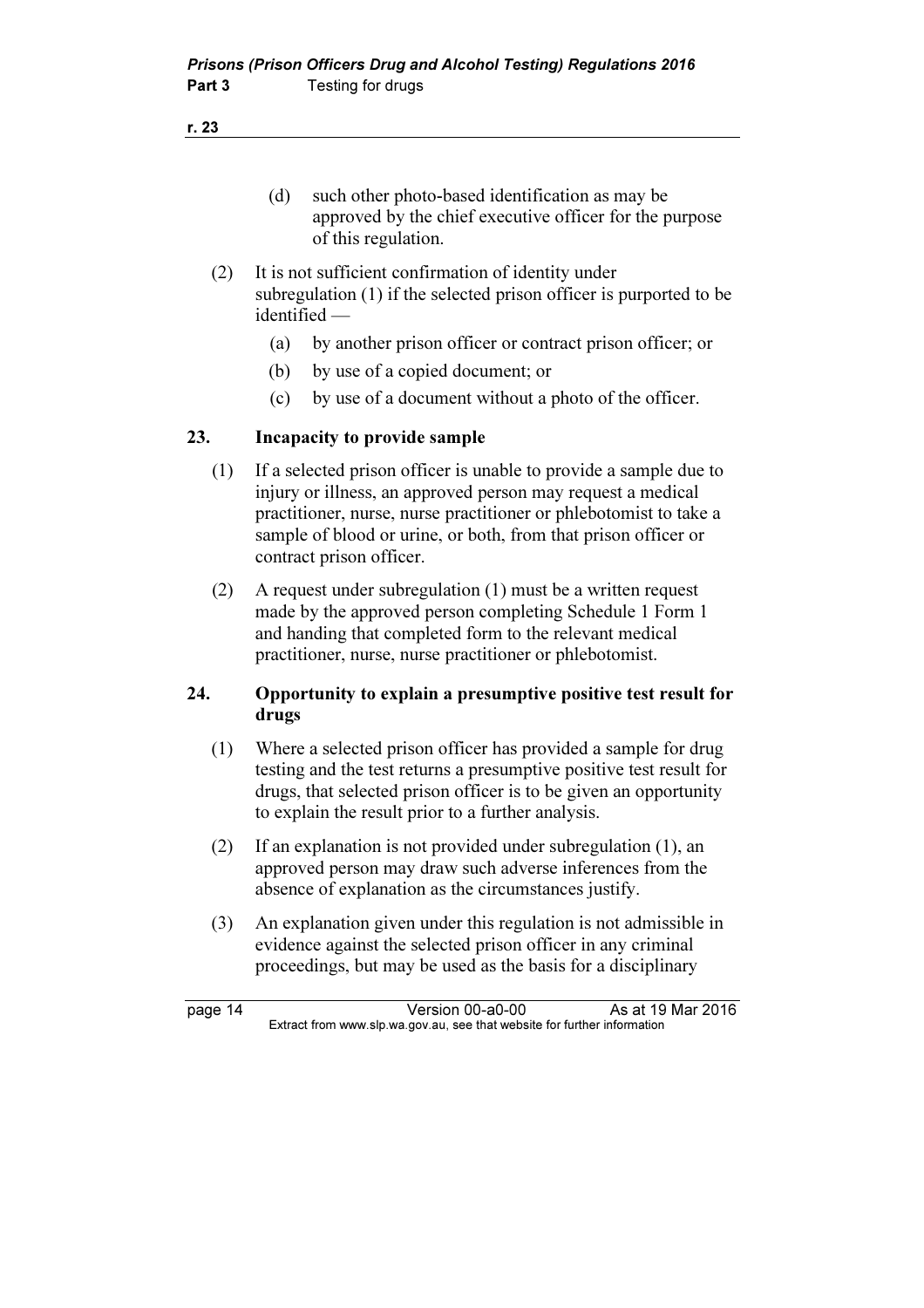offence under regulation 40(5), if the explanation is later found to be false or misleading in a material particular.

## 25. Requirement to submit further sample for drug testing

- $(1)$  Where
	- (a) a selected prison officer has provided a sample for drug testing and the test returns a presumptive positive test result for drugs; or
	- (b) the selected prison officer having been so required refuses or fails to provide, or appears to be incapable of providing, the sample for a drug test,

 the approved person may require that selected prison officer to provide a further sample for analysis by a drugs analyst.

 (2) A selected prison officer who is required to supply a sample for drug analysis must comply with that requirement by providing the sample for analysis by a drug analyst, in accordance with the directions of the approved person.

### 26. Drug analyst to report result to chief executive officer

 Where a drug analyst carries out an analysis of a sample following a presumptive positive test result for drugs, the analyst is to provide a written result of that analysis to the chief executive officer, whether or not that analysis resulted in a confirmed adverse test result for drugs.

As at 19 Mar 2016 Version 00-a0-00 page 15<br>Extract from www.slp.wa.gov.au, see that website for further information  $\mathbf{F}$  from which was the see that we besite for further information  $\mathbf{F}$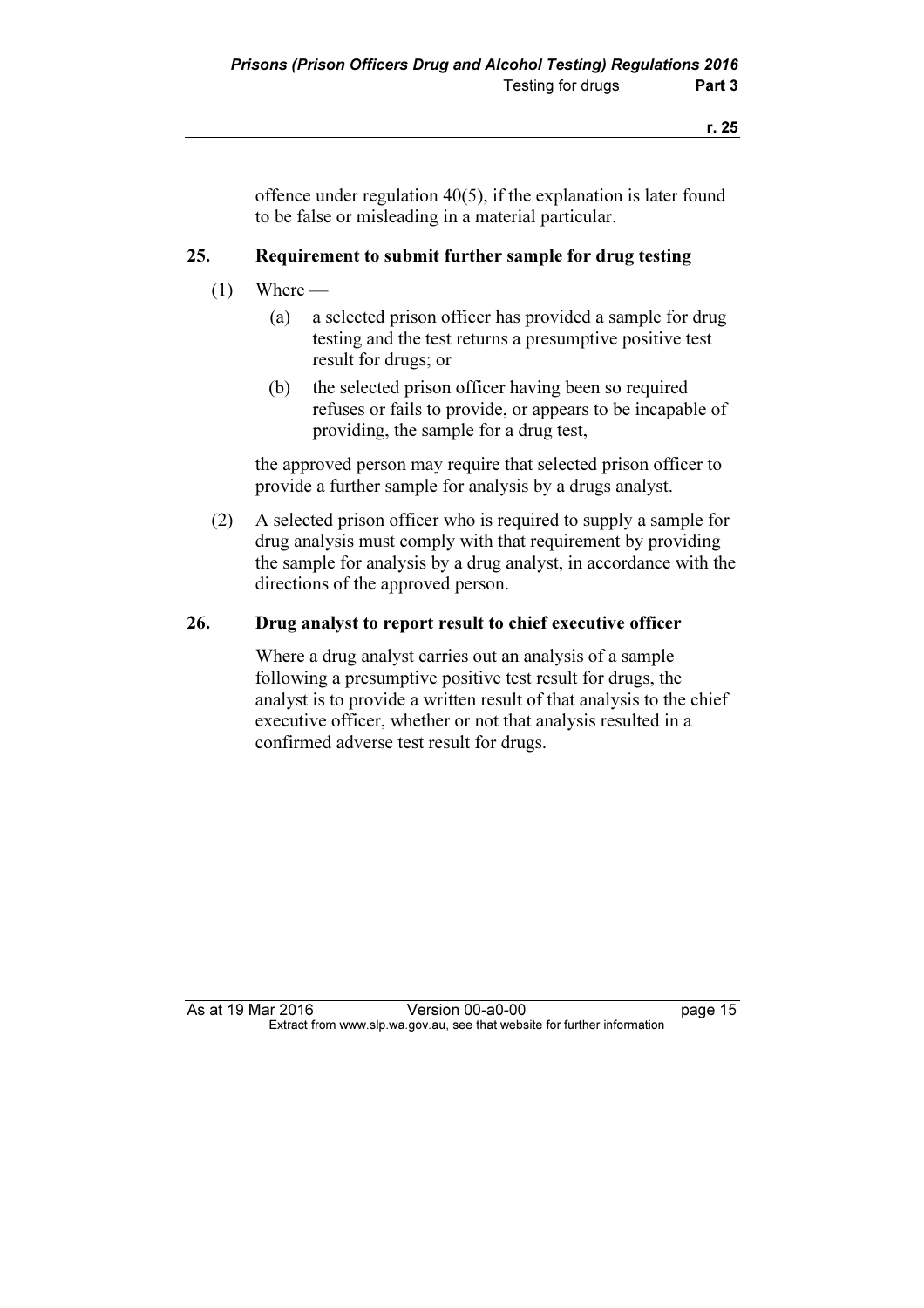# Part 4 — Recall to, and remaining on, duty

## Division 1 — Critical incident

## 27. Remain on duty: alcohol and drug testing

 When a prison officer or contract prison officer is involved in a critical incident and their shift is about to finish, an approved person may require that prison officer or contract prison officer to remain on duty until that prison officer or contract prison officer has undergone alcohol testing and drug testing.

## 28. Recall to duty: drug testing

- (1) When a prison officer or contract prison officer is off-duty but that prison officer or contract prison officer has been involved in a critical incident during the previous shift and has not been the subject of a drug test, that prison officer or contract prison officer may be recalled to duty by an approved person for the purposes of drug testing.
- (2) When a prison officer or contract prison officer has been involved in a critical incident while off-duty and has not been the subject of a drug test, that prison officer or contract prison officer may be recalled to duty by an approved person for the purposes of drug testing.
- (3) A selected prison officer cannot be tested under this regulation at their place of residence.
- (4) This regulation applies in addition to regulation 29.

## 29. Recall to duty: alcohol testing

 (1) When a prison officer or contract prison officer is off-duty but that prison officer or contract prison officer has been involved in a critical incident during the previous shift and has not been the subject of an alcohol test, that prison officer or contract prison officer may be recalled to duty by an approved person for the purposes of alcohol testing.

page 16 Version 00-a0-00 As at 19 Mar 2016<br>Extract from www.slp.wa.gov.au, see that website for further information  $\mathbf{F}$  from which was the see that we besite for further information  $\mathbf{F}$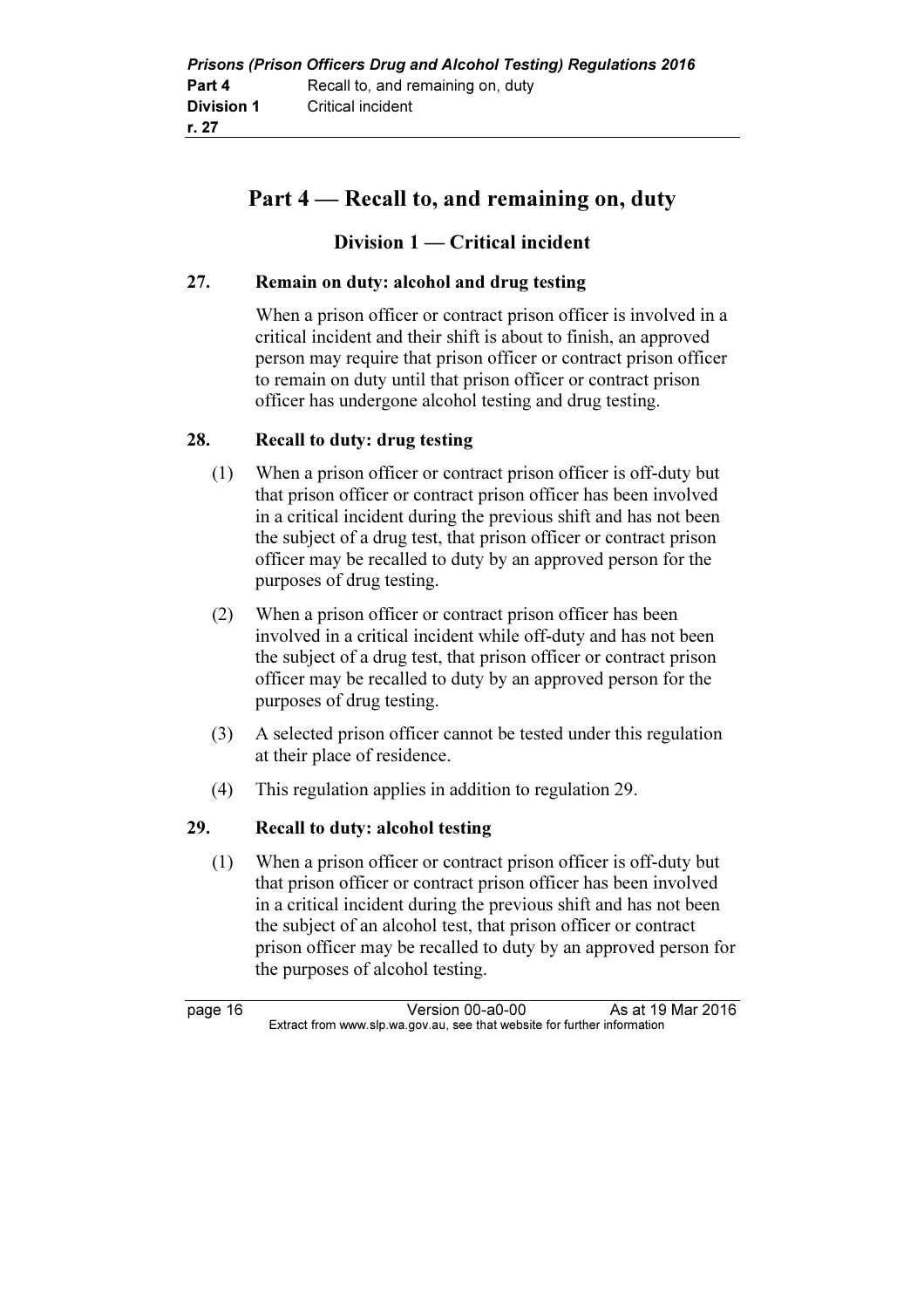(2) If a prison officer or contract prison officer is involved in a critical incident while off-duty and has not been the subject of an alcohol test following that incident, that prison officer or contract prison officer may be recalled to duty by an approved person for the purposes of alcohol testing.

## Division 2 — Other testing

### 30. Remain on duty: alcohol and drug testing

 When a prison officer or contract prison officer is on duty, or is about to finish their shift, and that prison officer or contract prison officer —

- (a) is the subject of credible information, intelligence or suspicion indicating that the prison officer or contract prison officer is affected or impaired by alcohol or that drug use by the prison officer or contract prison officer has taken place while that prison officer or contract prison officer was on duty; or
- (b) has been selected to undergo random, mandated or targeted testing for drugs or alcohol, or both,

 an approved person may require that prison officer or contract prison officer to remain on duty until that prison officer or contract prison officer has undergone alcohol or drug testing, or both.

## 31. Recall to duty: drug testing

 (1) When a prison officer or contract prison officer is off-duty but that prison officer or contract prison officer is the subject of credible information, intelligence or suspicion suggesting that drug use by the prison officer or contract prison officer has recently taken place or is taking place, that prison officer or contract prison officer may be recalled to duty by an approved person for the purposes of drug testing.

As at 19 Mar 2016 Version 00-a0-00 page 17<br>Extract from www.slp.wa.gov.au, see that website for further information  $\mathbf{F}$  from which was the see that we besite for further information  $\mathbf{F}$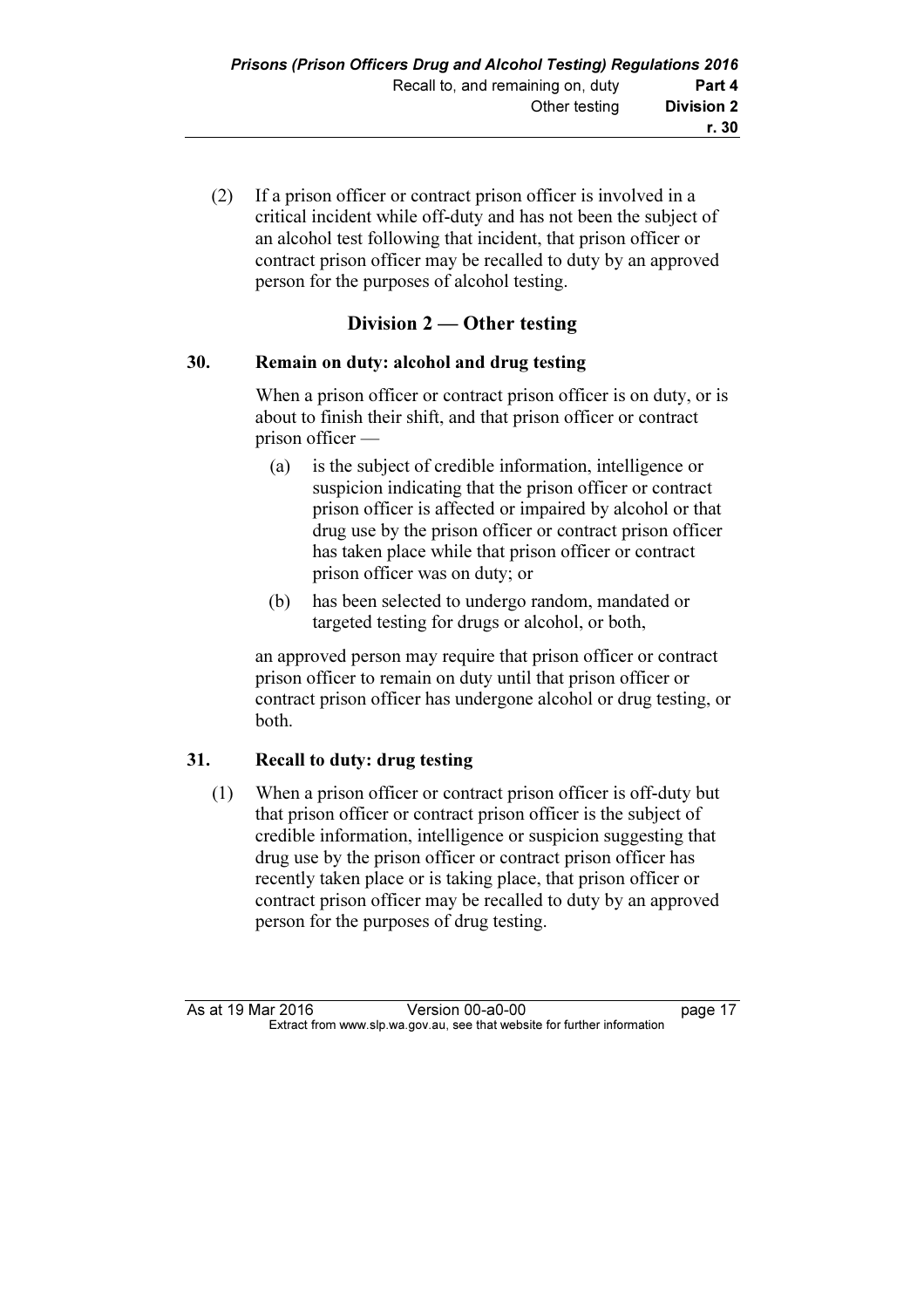|                   | <b>Prisons (Prison Officers Drug and Alcohol Testing) Regulations 2016</b> |
|-------------------|----------------------------------------------------------------------------|
| Part 4            | Recall to, and remaining on, duty                                          |
| <b>Division 2</b> | Other testing                                                              |
| r. 31             |                                                                            |

 (2) A selected prison officer cannot be tested under this regulation at their place of residence.

page 18 Version 00-a0-00 As at 19 Mar 2016  $\mathbf{F}$  from which was the see that we besite for further information  $\mathbf{F}$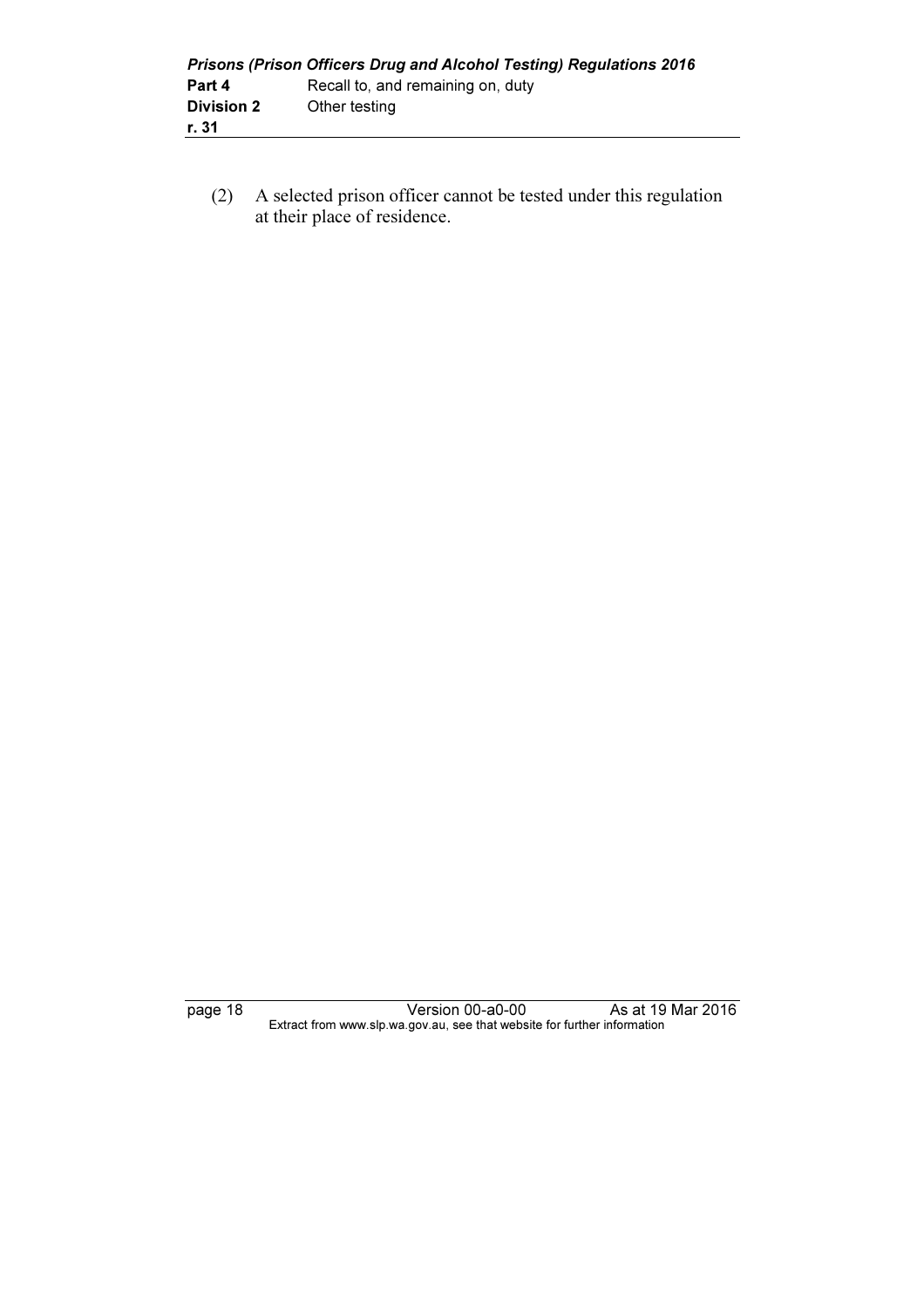# Part 5 — Self reporting

## 32. Involuntary or accidental alcohol consumption

- (1) When a prison officer or contract prison officer is on duty and is concerned that they have accidentally or involuntarily consumed alcohol, that prison officer or contract prison officer may report that possible consumption to a supervisor or the officer in charge and request a preliminary test.
- (2) If a self-requested preliminary test under this regulation returns a presumptive positive test result for alcohol, that prison officer or contract prison officer will be required to submit a further sample of their breath for analysis by an authorised person in accordance with regulation 17.

## 33. Involuntary or accidental drug ingestion

- (1) When a prison officer or contract prison officer is on duty and is concerned that they have accidentally or involuntarily ingested or taken a targeted drug, that prison officer or contract prison officer may report that possible ingestion to a supervisor or the officer in charge and request a drug test to determine if that drug (if known) or a drug (if unknown) has been ingested or taken.
- (2) If a self-requested drug test under this regulation returns a presumptive positive test result for drugs, an analysis of the sample will be conducted by a drug analyst to confirm that outcome.

As at 19 Mar 2016 **Version 00-a0-00 Dage 19** Extract from www.slp.wa.gov.au, see that website for further information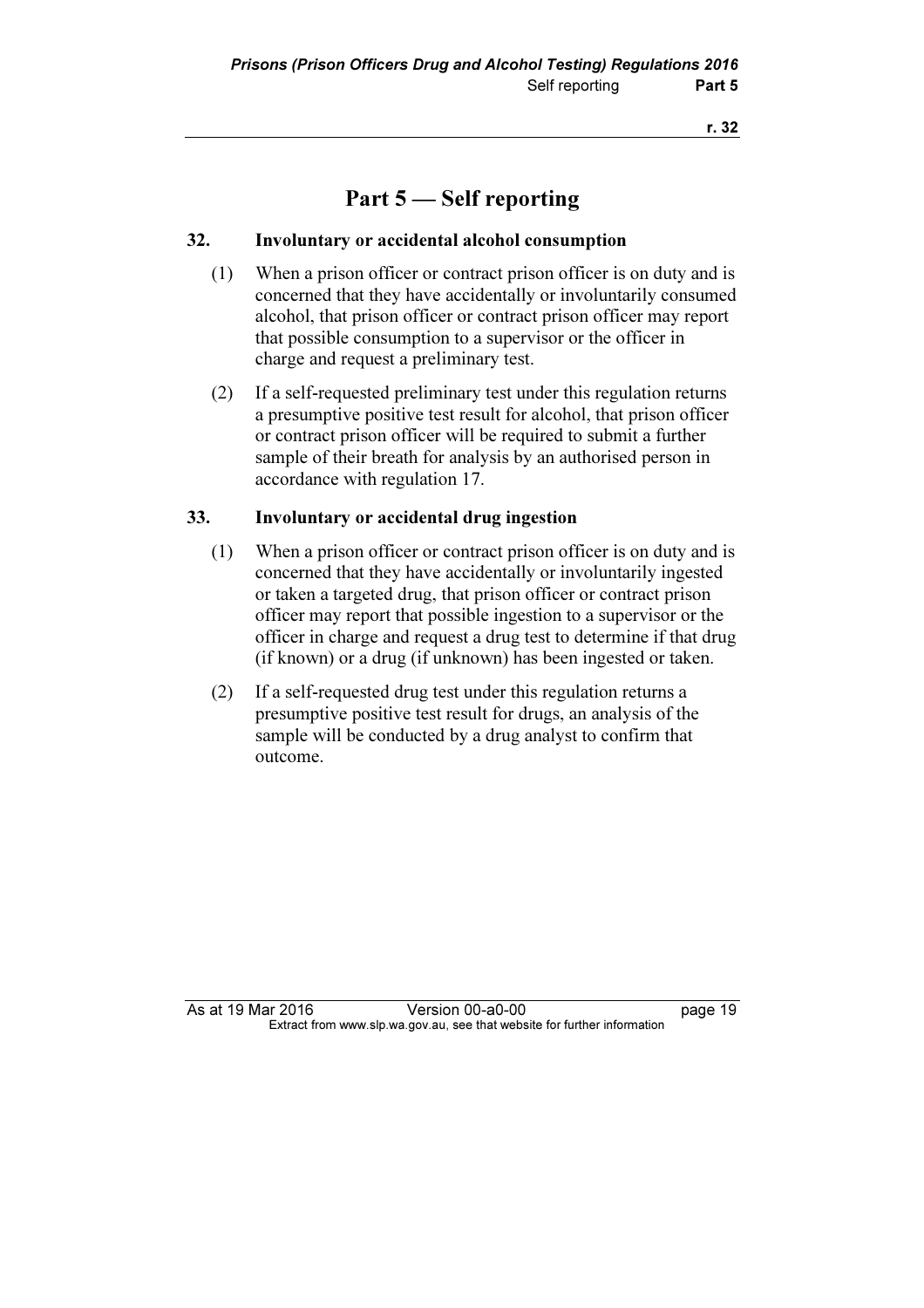# Part 6 — Adverse test results

### 34. Adverse testing outcome: alcohol

- (1) A selected prison officer returns a positive result to an alcohol test if that prison officer's or contract prison officer's preliminary test returns a presumptive positive test result for alcohol and that prison officer or contract prison officer subsequently returns a confirmed adverse test result for alcohol.
- (2) A selected prison officer is taken to return a presumptive positive test result for alcohol if the selected prison officer gives 2 or more invalid samples for a preliminary test without a written medical explanation for the invalidity of the samples.
- (3) If a selected prison officer is taken to return a presumptive positive test result for alcohol under subregulation (2), an approved person may request that the prison officer or contract prison officer provide a further sample of breath or the approved person may request a medical practitioner, nurse, nurse practitioner or phlebotomist to take a sample of blood or urine, or both, from that prison officer or contract prison officer.
- (4) A request for blood or urine under subregulation (3) must be a written request made by the approved person completing Schedule 1 Form 1 and handing that completed form to the relevant medical practitioner, nurse, nurse practitioner or phlebotomist.
- (5) If a selected prison officer is required to provide a further sample of breath for analysis by breath analysing equipment under subregulation (3), a positive result to that analysis is a confirmed adverse test result for alcohol for the purposes of these regulations.
- (6) A confirmed adverse test result for alcohol is to be recorded by the approved person by completing a form in accordance with regulation 18.

page 20 Version 00-a0-00 As at 19 Mar 2016<br>Extract from www.slp.wa.gov.au, see that website for further information  $\mathbf{F}$  from which was the see that we besite for further information  $\mathbf{F}$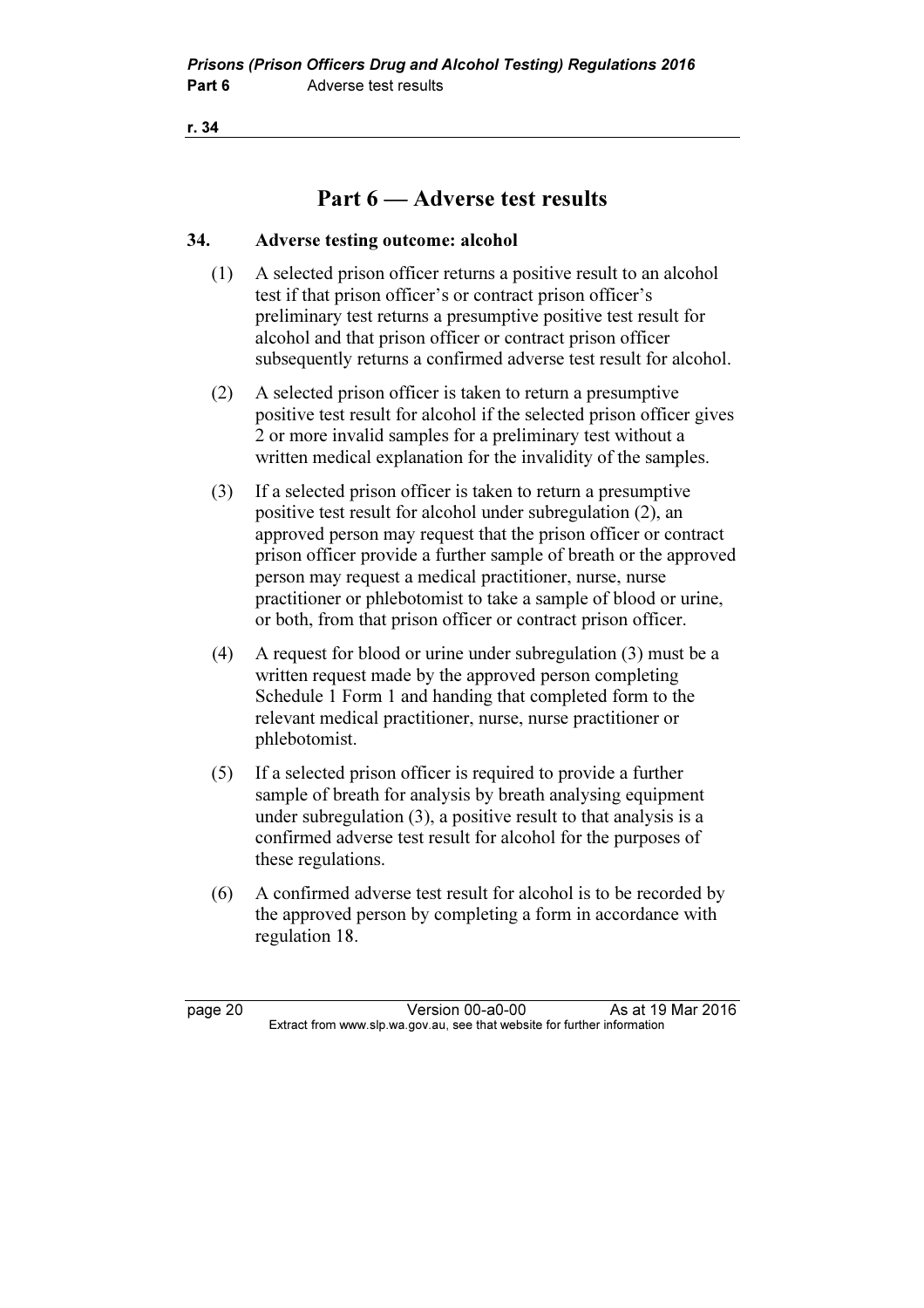## 35. Adverse testing outcome: drugs

- (1) A selected prison officer returns a positive result to a drug test  $if -$ 
	- (a) the preliminary analysis of the prison officer's or contract prison officer's sample returns a presumptive positive test result for drugs and that prison officer or contract prison officer subsequently returns a confirmed adverse test result for drugs; or
	- (b) in the case of a test for testosterone, the preliminary analysis of the prison officer's or contract prison officer's sample returns a presumptive positive test result for drugs and that prison officer or contract prison officer subsequently returns a confirmed adverse test result for drugs indicating that the amount of testosterone present in the prison officer's or contract prison officer's sample is 4 or more times the amount of epitestosterone present in that sample.
- (2) A selected prison officer is taken to return a presumptive positive test result for drugs if the selected prison officer gives 2 or more invalid samples without a written medical explanation for the invalidity of the samples.

## 36. Independent testing

- (1) A selected prison officer who returns a confirmed adverse test result for alcohol (based on a sample other than breath) or a presumptive positive test result for drugs may request, and is to be given on request, a portion of the sample that gave rise to that result.
- (2) Independent testing is conducted at the expense of the prison officer or contract prison officer.

### 37. Consequences of an adverse testing outcome: alcohol

 (1) If testing of a selected prison officer returns a confirmed adverse test result for alcohol the chief executive officer may

As at 19 Mar 2016 Version 00-a0-00 page 21<br>Extract from www.slp.wa.gov.au, see that website for further information  $\mathbf{F}$  from which was the see that we besite for further information  $\mathbf{F}$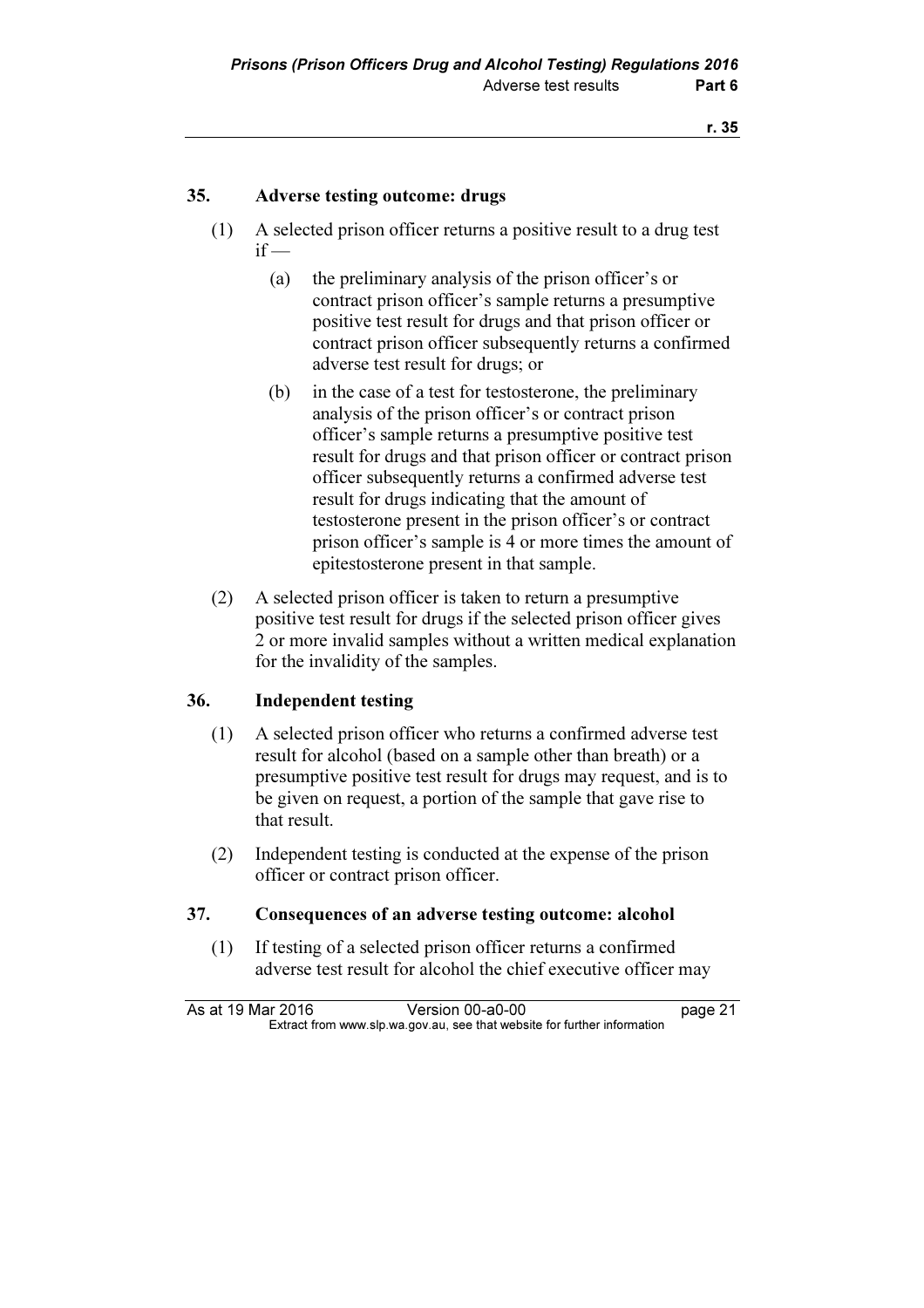take one or more of the following actions in relation to that prison officer or contract prison officer —

- (a) refer the prison officer or contract prison officer to the Department's employee welfare unit for review;
- (b) impose managerial interventions in relation to that prison officer or contract prison officer;
- (c) initiate removal action against a prison officer under the Prisons Act 1981 Part X or disciplinary action against a prison officer under the Public Sector Management Act 1994 Part 5 (where applicable);
- (d) revoke the permit of a contract prison officer to do high level security work under section 15P of the Act.
- (2) Subregulation (1) does not apply to a positive result to an alcohol test conducted under regulation 29 following a recall to duty, unless it is determined that the conduct of the prison officer or contract prison officer was inappropriate in the circumstances.

### 38. Consequences of an adverse testing outcome: drugs

- (1) Subject to subregulation (2), if testing of a selected prison officer returns a confirmed adverse test result for drugs the chief executive officer may take one or more of the following actions in relation to that prison officer or contract prison officer —
	- (a) refer the prison officer or contract prison officer to the Department's employee welfare unit for review;
	- (b) impose managerial interventions in relation to that prison officer or contract prison officer;
	- (c) initiate removal action against a prison officer under the Prisons Act 1981 Part X or disciplinary action against a prison officer under the Public Sector Management Act 1994 Part 5 (where applicable);
	- (d) revoke the permit of a contract prison officer to do high level security work under section 15P of the Act.

page 22 Version 00-a0-00 As at 19 Mar 2016<br>Extract from www.slp.wa.gov.au, see that website for further information  $\mathbf{F}$  from which was the see that we besite for further information  $\mathbf{F}$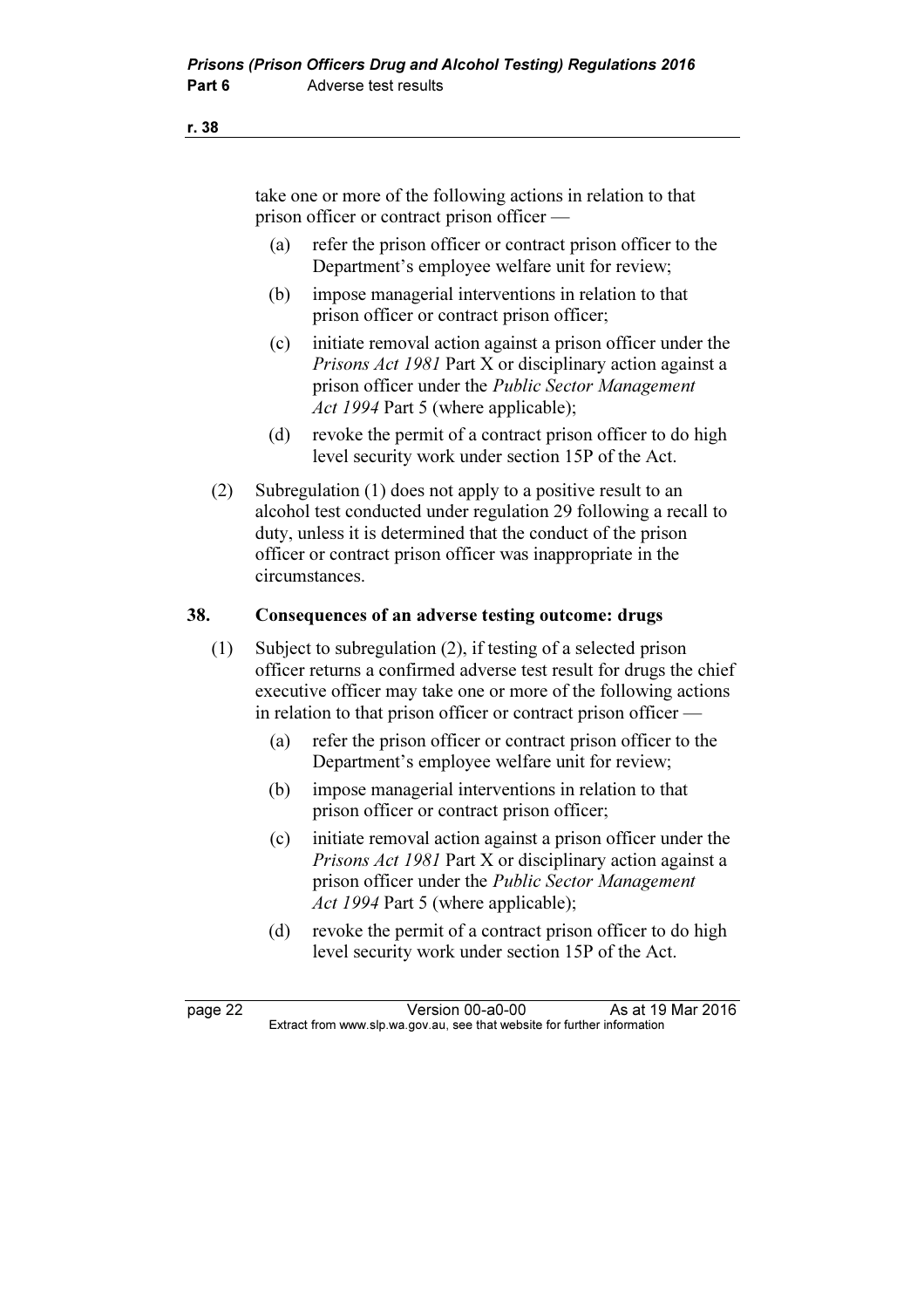- (2) If testing of a prison officer returns a confirmed adverse test result for drugs and the drug found or ingested is —
	- (a) a drug set out in the Misuse of Drugs Act 1981 Schedule I or II; or
	- (b) a drug listed in the Poisons Act 1964 Schedule 8 or 9; or
	- (c) a drug declared to be a specified drug under the Poisons Act 1964 section 22A; or
	- (d) a masking agent,

 the chief executive officer may accept the resignation of the prison officer, or may take removal action against that prison officer under the Prisons Act 1981 Part X.

- (3) Subregulation (2) does not apply if the adverse test result for drugs is to —
	- (a) a masking agent; or
	- (b) a drug listed in the Poisons Act 1964 Schedule 8,

 that has been prescribed to that prison officer by a medical practitioner.

As at 19 Mar 2016 **Version 00-a0-00** page 23 Extract from www.slp.wa.gov.au, see that website for further information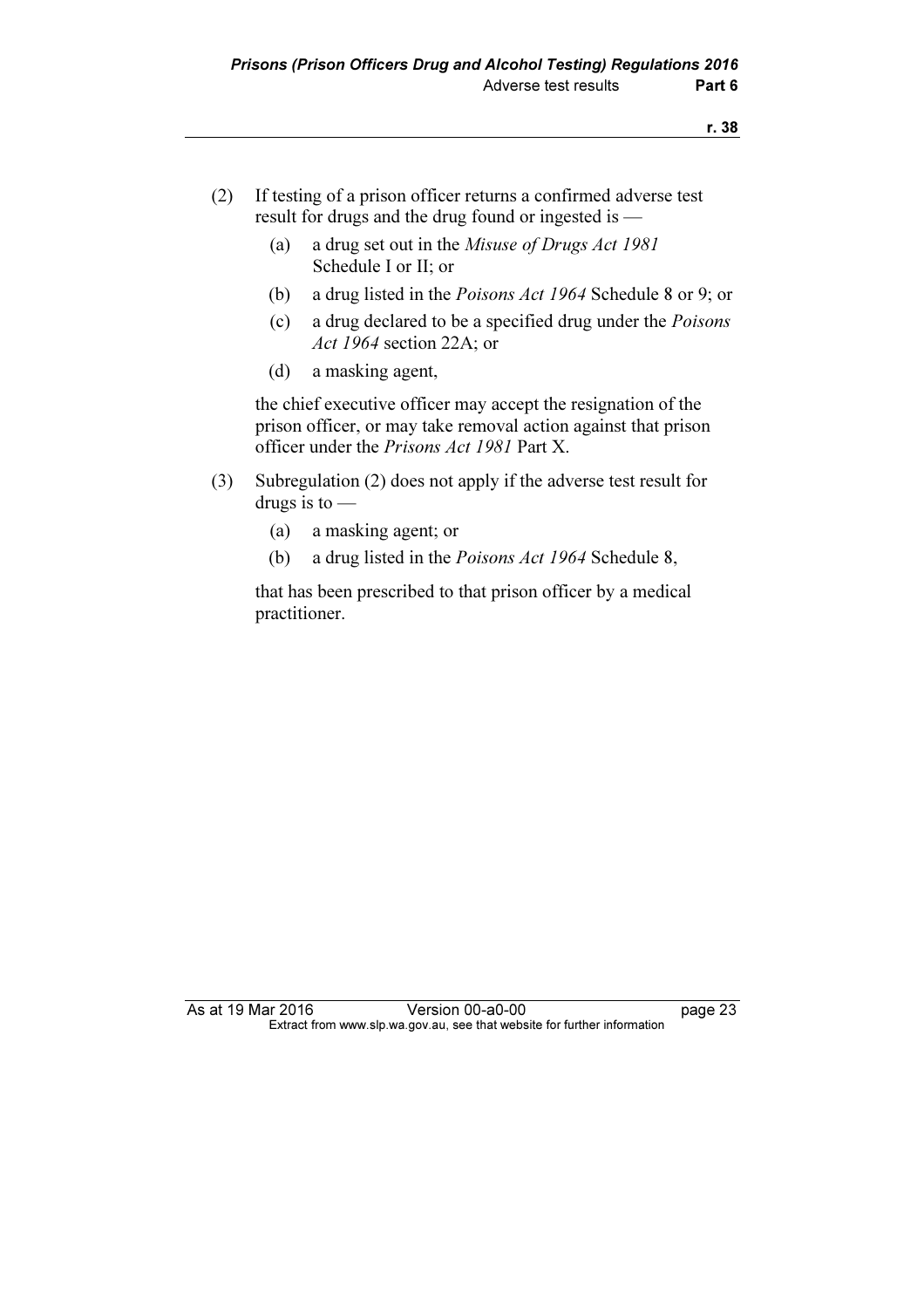# Part 7 — Other offences

### 39. Refusal

- (1) A prison officer or contract prison officer must comply with a requirement under these regulations to undertake a test for alcohol consumption.
- (2) A prison officer or contract prison officer must comply with a requirement under these regulations to undertake a drug test.
- (3) A prison officer or contract prison officer must provide a sample of breath for analysis by breath analysing equipment when required to do so under these regulations.
- (4) A prison officer or contract prison officer must provide a sample of blood, urine or oral fluid when required to do so under these regulations.

## 40. Avoidance

- (1) If a prison officer or contract prison officer is subject to a requirement under these regulations to —
	- (a) undertake a test for alcohol consumption; or
	- (b) undertake a drug test; or
	- (c) provide a sample of breath, blood, urine or oral fluid,

 then, unless prevented by urgent medical circumstances, that prison officer or contract prison officer must comply with the requirement prior to ceasing duty.

 (2) If a prison officer or contract prison officer is subject to a requirement under these regulations to provide a sample of breath for analysis by breath analysing equipment, that prison officer or contract prison officer must not provide 2 or more invalid samples unless there is a written medical explanation for the invalidity of those samples.

page 24 Version 00-a0-00 As at 19 Mar 2016<br>Extract from www.slp.wa.gov.au, see that website for further information  $\mathbf{F}$  from which was the see that we besite for further information  $\mathbf{F}$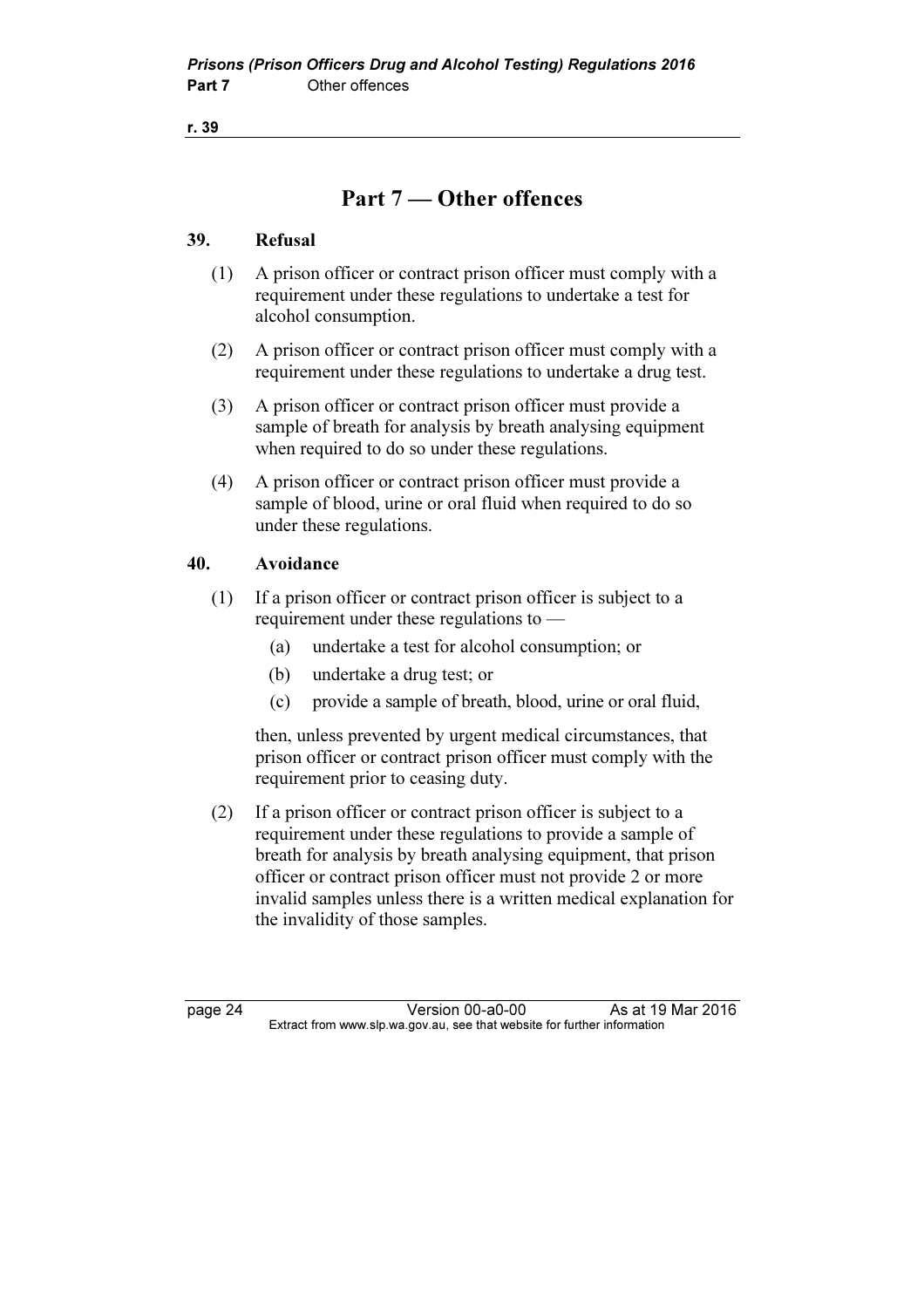- (3) If a prison officer or contract prison officer is subject to a requirement under these regulations to provide a sample of blood, urine or oral fluid, that prison officer or contract prison officer must not provide 2 or more invalid samples unless there is a written medical explanation for the invalidity of those samples.
- (4) A prison officer or contract prison officer must not unnecessarily delay a testing or sampling process that is required to be undertaken under these regulations following a critical incident.
- (5) A prison officer or contract prison officer must not give an explanation under regulation 24 that they know to be false or misleading in a material particular.

## 41. Tampering

- (1) A prison officer or contract prison officer must not tamper, or interfere with, a testing process carried out under these regulations.
- (2) A prison officer or contract prison officer must not, without a lawful reason, be in possession of a masking agent immediately before or during a testing process carried out under these regulations.
- (3) A prison officer or contract prison officer must not take a masking agent before a testing process carried out under these regulations.

## 42. Sanction for offences

- (1) A prison officer who does not comply with a provision of this Part commits a breach of their duty and that breach —
	- (a) may raise a doubt as to a prison officer's suitability to continue as a prison officer under Part X of the Act; or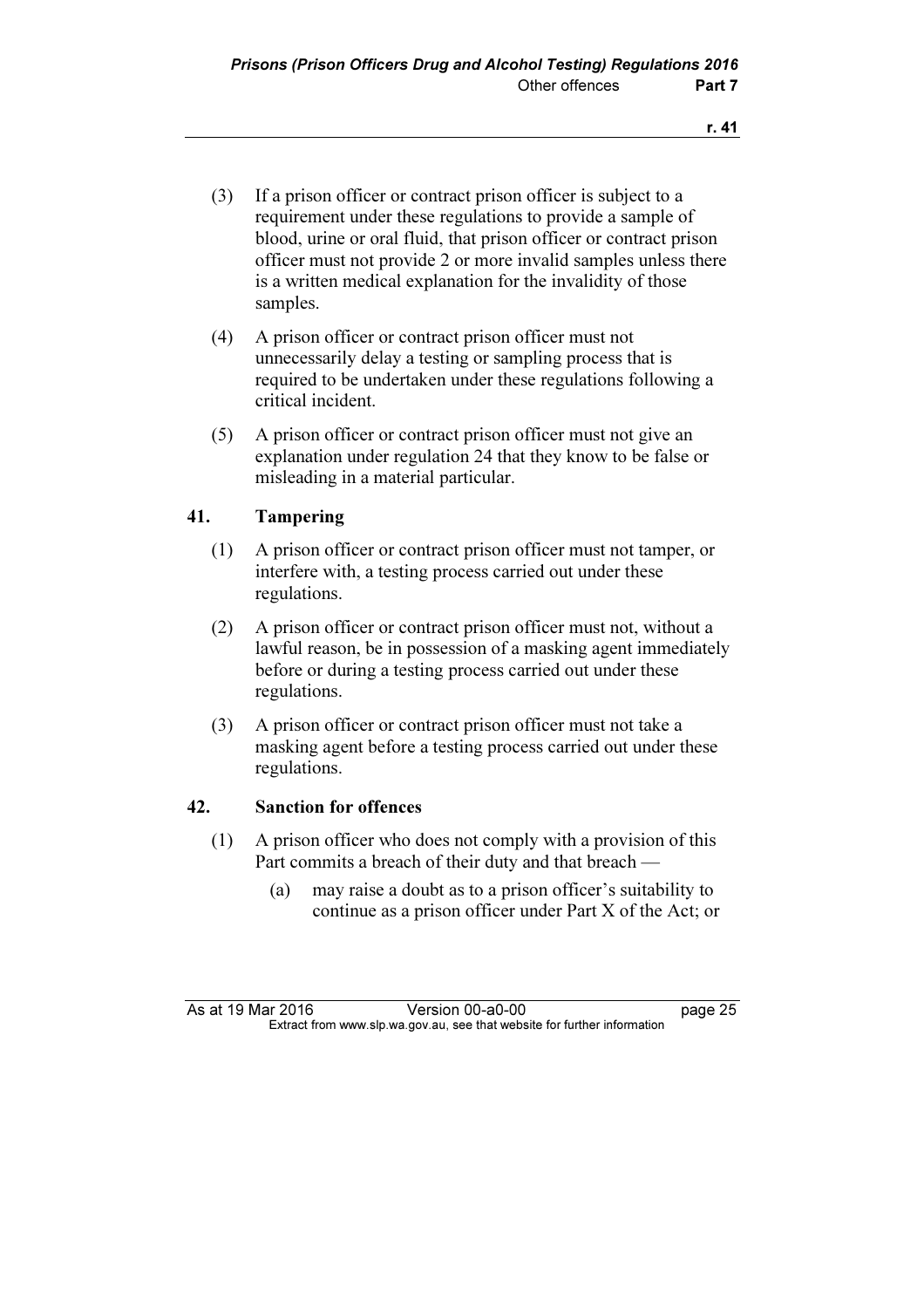- (b) may result in disciplinary action against that prison officer under the Public Sector Management Act 1994 Part 5 (where applicable).
- (2) A contract prison officer with a permit to do high-level security work issued under section 15P of the Act who does not comply with a provision of this Part may have their permit revoked by the chief executive officer under section  $15\overline{U}$  of the Act.

page 26 Version 00-a0-00 As at 19 Mar 2016 Extract from www.slp.wa.gov.au, see that website for further information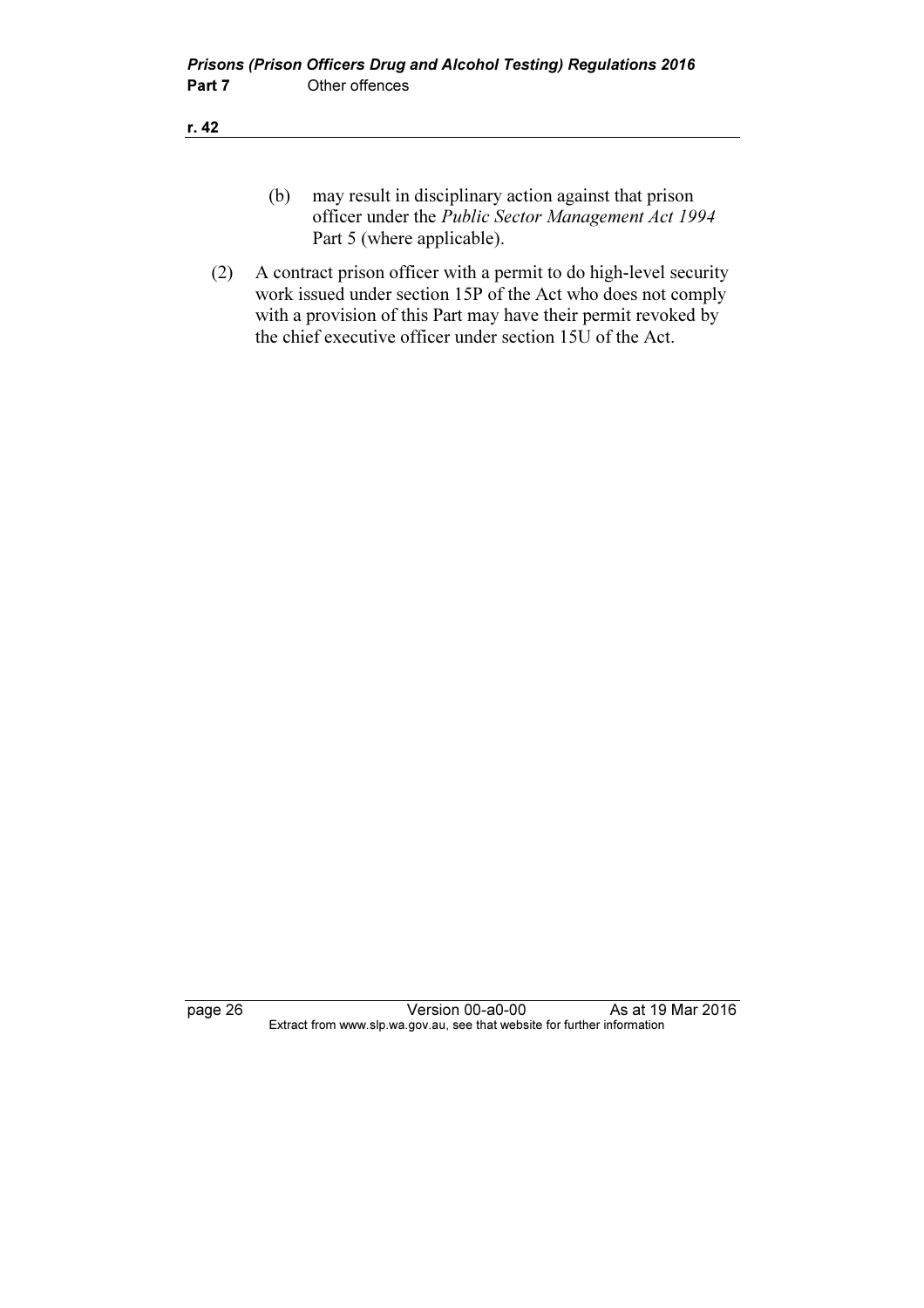## Schedule 1 — Forms

[r. 19, 20, 21, 23 and 34]

## Form 1

WESTERN AUSTRALIA

Prisons Act 1981

Prisons (Prison Officers Drug and Alcohol Testing) Regulations 2016

### Request to take sample of oral fluid, urine or blood

| [Name of medical practitioner, nurse, nurse practitioner, phlebotomist] |  |  |  |
|-------------------------------------------------------------------------|--|--|--|
|                                                                         |  |  |  |
|                                                                         |  |  |  |
|                                                                         |  |  |  |
| [Name of hospital/medical centre/place]                                 |  |  |  |
|                                                                         |  |  |  |

Under the Prisons (Prison Officers Drug and Alcohol Testing) Regulations 2016, I request you, a

> ................................................................................................................... [Insert description, e.g. medical practitioner, nurse, nurse practitioner, phlebotomist]

to take —

- (a) an oral fluid sample;
- (b) a urine sample;
- (c) a blood sample;

[delete as applicable]

from —

 ................................................................................................................... ................................................................................................................... [Name of selected prison officer]

As at 19 Mar 2016 **Version 00-a0-00** page 27 Extract from www.slp.wa.gov.au, see that website for further information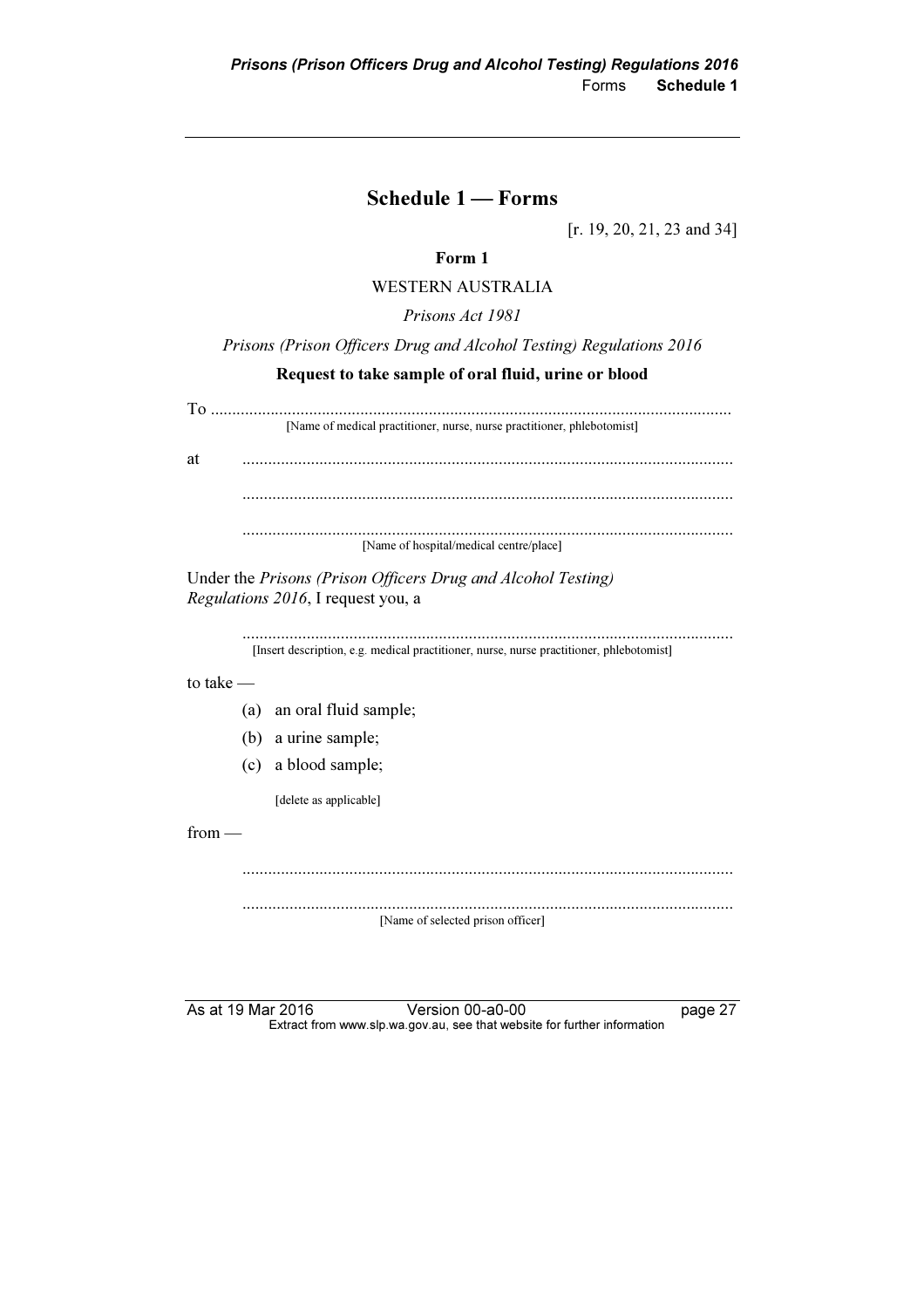in accordance with the regulations and any standards or collection protocols approved under those regulations.

> .................................................................. [Place where request is made]

> .................................................................. [Date of request]

> .................................................................. [Signature]

### Form 2

### WESTERN AUSTRALIA

Prisons Act 1981

Prisons (Prison Officers Drug and Alcohol Testing) Regulations 2016

### Collection of sample of oral fluid, urine or blood

Under the Prisons (Prison Officers Drug and Alcohol Testing) Regulations 2016, I, a qualified

|                              | [Insert description, e.g. medical practitioner, nurse, nurse practitioner,<br>phlebotomist, approved sample collector] |
|------------------------------|------------------------------------------------------------------------------------------------------------------------|
| $to$ <sub>o</sub> $\kappa$ — |                                                                                                                        |
|                              | (a) an oral fluid sample;                                                                                              |
|                              | (b) a urine sample;                                                                                                    |
|                              | (c) a blood sample;                                                                                                    |
|                              | [delete as applicable]                                                                                                 |
| from                         | [Name and number of selected prison officer]                                                                           |
| at                           |                                                                                                                        |
|                              | [Place where sample was taken]                                                                                         |

page 28 Version 00-a0-00 As at 19 Mar 2016 Extract from www.slp.wa.gov.au, see that website for further information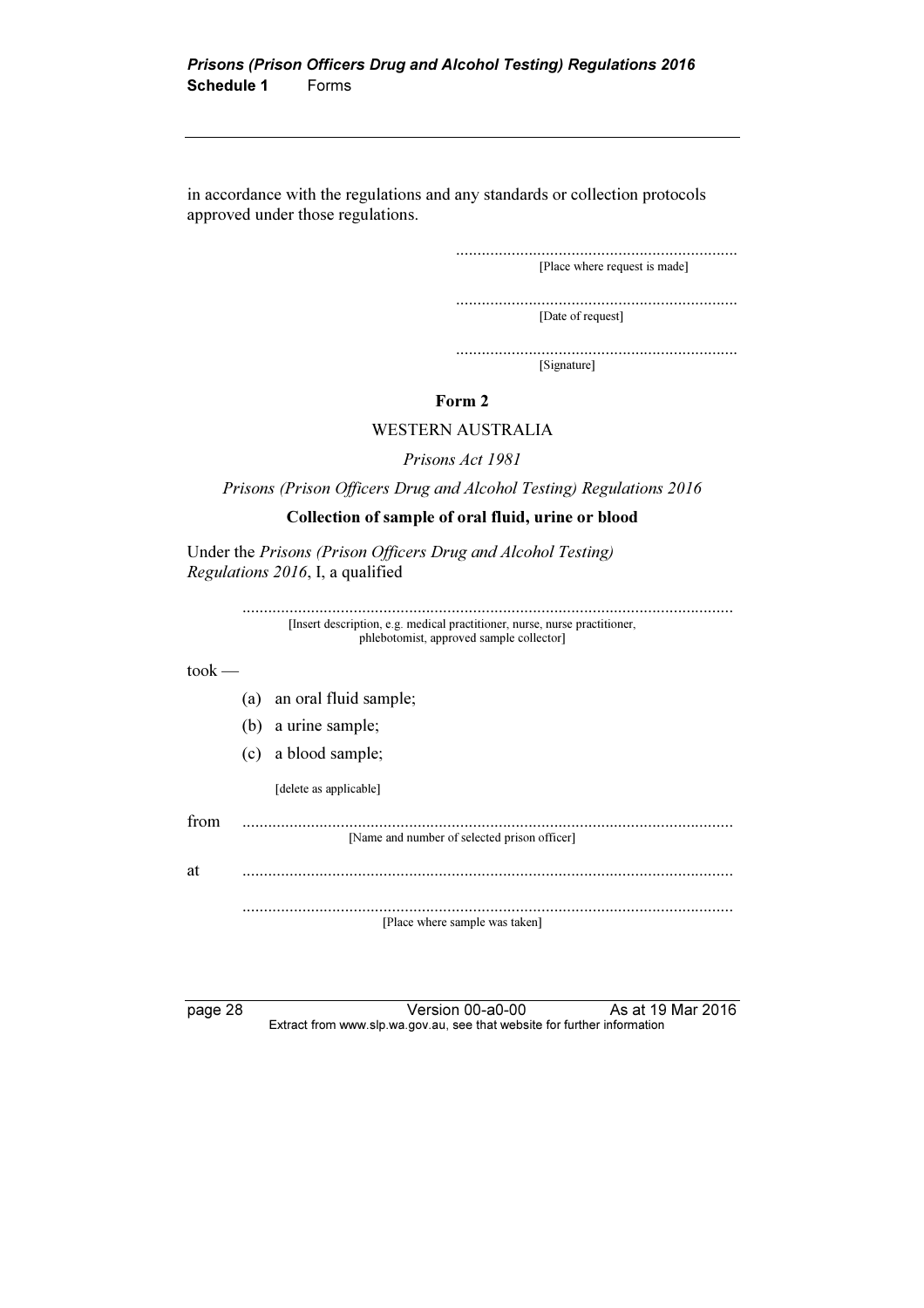in accordance with the regulations and the standards and collection protocols approved under those regulations.

The sample was taken at ....................................................................................... [Insert time, day, month and year] The sample, or a portion of that sample, is contained and sealed in the sample container(s) numbered .......................................................................................... [Number on sample container(s)] The equipment used for the purpose of collecting the sample of oral fluid/urine/blood [delete as applicable] was contained in a packaged serially numbered .............................. handed to me by ..................................................... [Name of person handing over the package] and that package was sealed and intact prior to being opened by me.

In collecting the sample of oral fluid/urine/blood [delete as applicable] I complied with the directions contained within the sealed sample collection package provided.

> ................................................................ [Signature and qualification]

Witnessed by ................................................................ [Approved person's signature]

As at 19 Mar 2016 **Version 00-a0-00 Page 29** Extract from www.slp.wa.gov.au, see that website for further information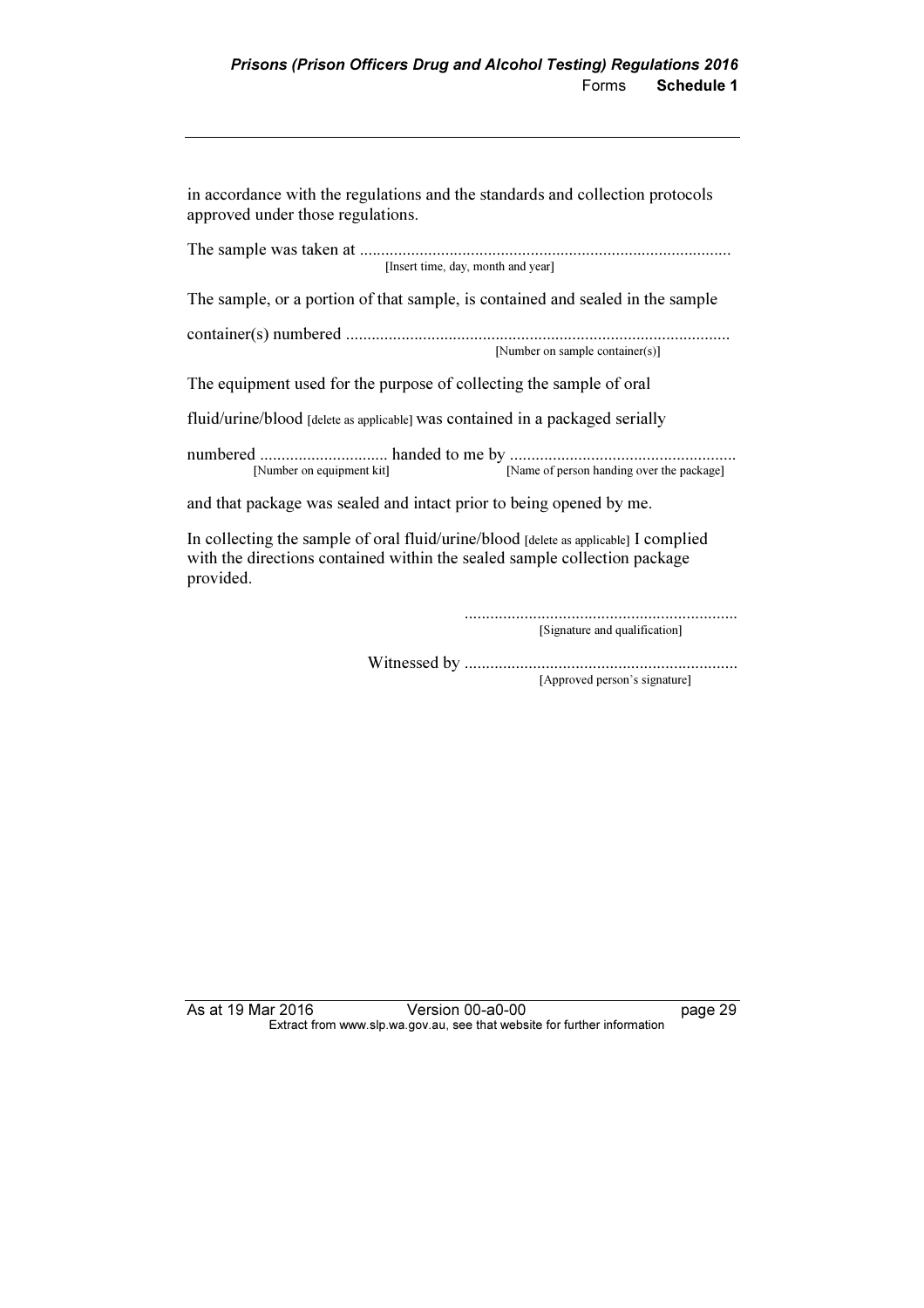## **Notes**

 This is a compilation of the Prisons (Prison Officers Drug and Alcohol Testing) Regulations  $2016$ . The following table contains information about those regulations..

| <b>Citation</b>                                                        | Gazettal                   | Commencement                                                                                                    |
|------------------------------------------------------------------------|----------------------------|-----------------------------------------------------------------------------------------------------------------|
| Prisons (Prison Officers Drug and<br>Alcohol Testing) Regulations 2016 | 18 Mar 2016<br>p. $763-97$ | r. 1 and 2: 18 Mar 2016<br>(see r. $2(a)$ );<br>Regulations other than r. 1 and 2:<br>19 Mar 2016 (see r. 2(b)) |

## Compilation table

1

page 30 Version 00-a0-00 As at 19 Mar 2016 Extract from www.slp.wa.gov.au, see that website for further information